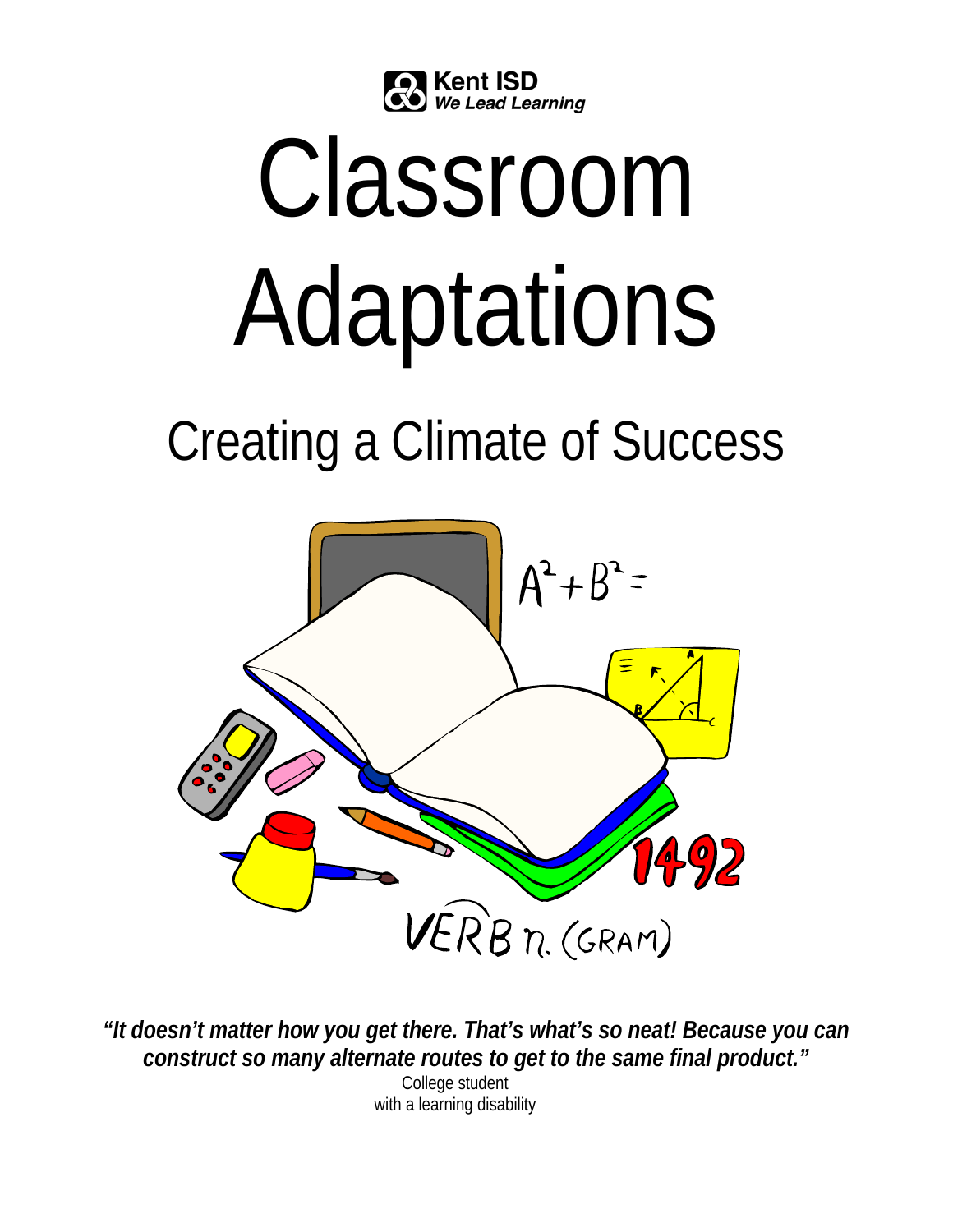# **Introduction**

 The goal of classroom adaptations has always been student success. This can be accomplished through individualized instruction focusing on a student's strengths, learning style and unique needs in order to develop skills and independence. The goal of adaptation has **never** been a "watered down" curriculum and lowered standards.

 To accomplish this goal, the reasons for making the adaptations must be established first. Only then can the adaptation fit the needs of the student. For example, a student who experiences difficulty paying attention but attends longer when near the teacher will receive preferential seating. Another example is a student who is not able to read a story but can listen on tape or have the story read orally. The point is to recognize differences and accommodate individual needs.

 It is not an example of an adaptation or modification when a teacher simply assigns every other problem in math when the real difficulty lies in basic understanding of how to perform the operation. It is also not a modification when a student who struggles is required to do all the work that other students are dong, fails, but is given a minimal passing grade. It is clearly not an appropriate modification when a teacher simply lowers standards. In this section, the focus is on **how to modify based on individual needs.** 

In the area of worksheets and tests, some materials themselves **add** to a student's other problems by the **layout and design**, the way the **directions** are written, the amount of **content** presented, and the **testing** format. Revising these materials effectively will help not only those students who struggle, but also the others in the classroom. Good teaching is good teaching and all students benefit from improved materials and strategies.

Most teachers are aware of this need to revise existing materials and develop new ones. However, the interesting and encouraging part of modifying is that the more frequently a teacher makes changes, the process begins to require less and less time. Once an individual is in the habit of watching for problems in written materials, many of the difficulties can be avoided at the outset the next time a new material is designed. Start small. Choose one unit or one subject area. Not everything needs revision. Working as a grade level or departmental team is most efficient. Involve the special education department in collaboration. The exciting part is seeing the entire class do so much better on a test or assignment.

 Many classroom teachers choose to revise tests for a project in the graduate course that I teach. After using the new materials with their classes, the response is overwhelming. The teachers themselves feel so good about the higher test scores that they are eager to revise the other unit tests. It is a sound investment in time and talent that pays enormous dividends.

 In thinking about classroom adaptations, the overall objective should be: **Keep the CONTENT but change the DELIVERY.** Brainstorm all the various ways to teach the same concepts but using different delivery systems. One of the best testimonials regarding this approach came from an eleventh grade social studies teacher.

 He was an excellent teacher with at least 25 years of experience. One fall quarter, he had a student in one of his classes who had failed all of his weekly quizzes. This teacher graded his students based on their Friday 10-point tests. "I always felt that I should test in small segments and use something objective, fair, outside of myself," he said. He gave this particular student a failing grade as determined by his grading system.

 The parent came in to see him and wondered how this could have happened. The parent related to the teacher that the student liked social studies and often talked about the class at home. The teacher was also puzzled since the student appeared to be paying attention. Ultimately, the teacher told the parent that during the next Friday quiz, he would take the student out into the hall and talk with him. "All I said to the student was: 'Tell me about...' what we had studied that week. I couldn't believe it! The student knew more than I did!"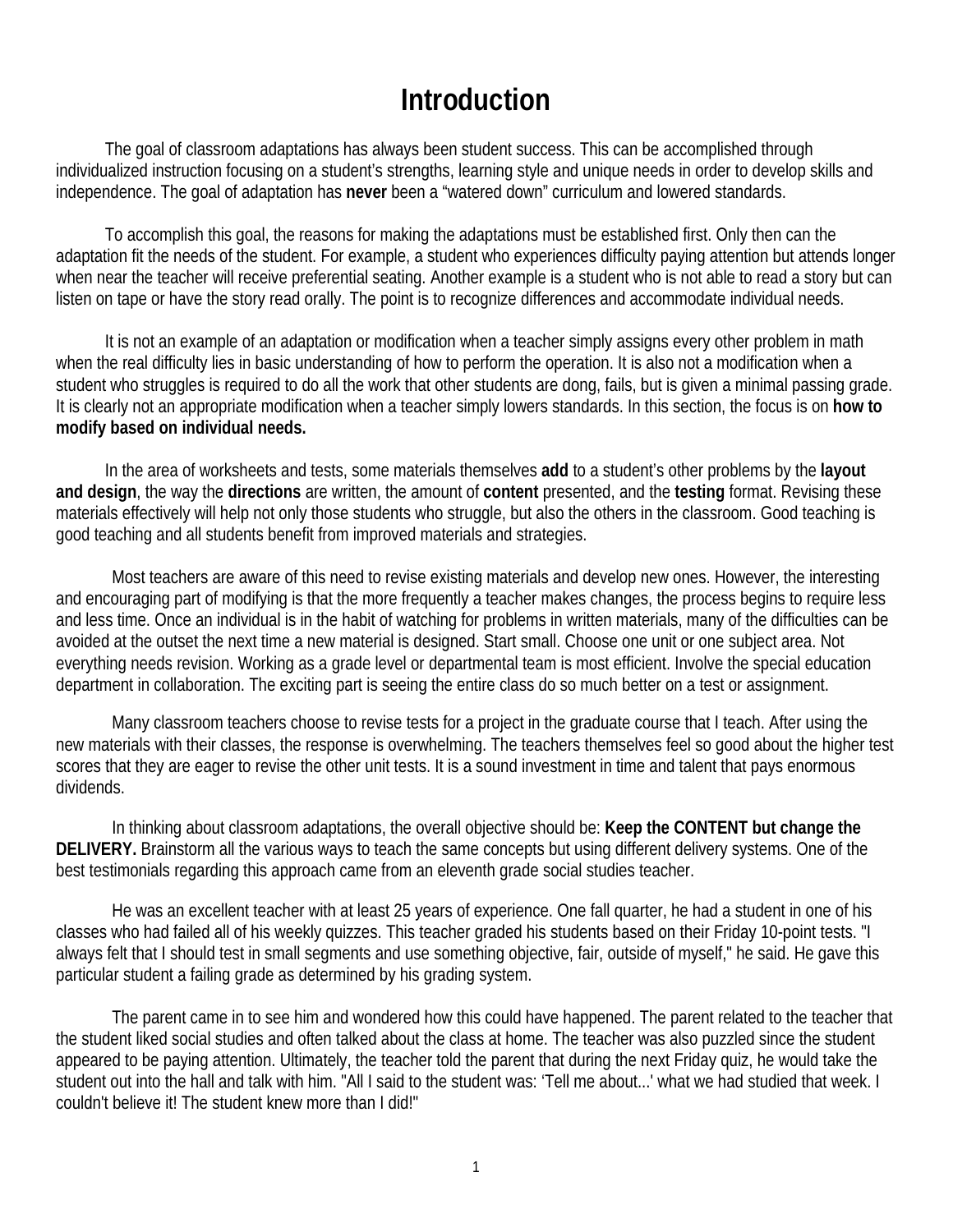This teacher has become one of the best advocates in the teachers' lounge for students who learn in different ways. The teacher evaluated the student on the very same content as the other students. What was different was the delivery system that gave this student the opportunity to show what he had learned and be rewarded for it. The student, by the way, did not have an IEP.

 As teachers are well aware, there are many students who do not qualify for special education services but who experience very real problems in the classroom. Some of these students qualify for Section 504 of the Rehabilitation Act but others simply fall into the gray area and rely entirely on classroom teachers to meet their needs.

It is crucial for classroom teachers, then, to learn to recognize differences among students and to apply sound teaching techniques to promote success.

# **Helping All Students Succeed**

Linda Tilton

A large number of students are experiencing difficulty in our schools today. Some of these students have special needs. Others fall into a gray area and do not qualify for specific programs.

All these students can learn. However, they may not learn by traditional methods. It is not a question of "watering down" to meet their needs. The content can remain intact but the delivery of the content may need alteration.

The goal is to provide alternatives and tools that these students need to comprehend assignments and understand classroom material.

#### **Below are Ten Common Difficulties and Realistic Classroom Accommodations:**

| 1. | The student who can't take meaningful,<br>legible notes      | <b>NEEDS</b> | -a copy of peer or teacher notes                                                                                                             |
|----|--------------------------------------------------------------|--------------|----------------------------------------------------------------------------------------------------------------------------------------------|
| 2. | The poor reader                                              | <b>NEEDS</b> | -content presented orally first before reading it<br>-texts taped by parent or peers<br>-skeletal outlines<br>-color coded highlighted texts |
| 3. | The student who learns by hearing it                         | <b>NEEDS</b> | -to study orally at home<br>-to have tests and content read<br>-to "say" the material internally                                             |
| 4. | The student who fails tests                                  | <b>NEEDS</b> | -alternative means of evaluation<br>-modified tests<br>-retakes/extra credit<br>-more time<br>-review sheets                                 |
| 5. | The student who "can't get started"<br>on a major assignment | <b>NEEDS</b> | -one-on-one time with the teacher<br>occasionally                                                                                            |
| 6. | The student experiencing organizational<br>problems          | <b>NEEDS</b> | -a monthly/quarterly class<br>-a notebook/folder system modeled                                                                              |
|    |                                                              |              | the teacher<br>-clearly delineated expectations                                                                                              |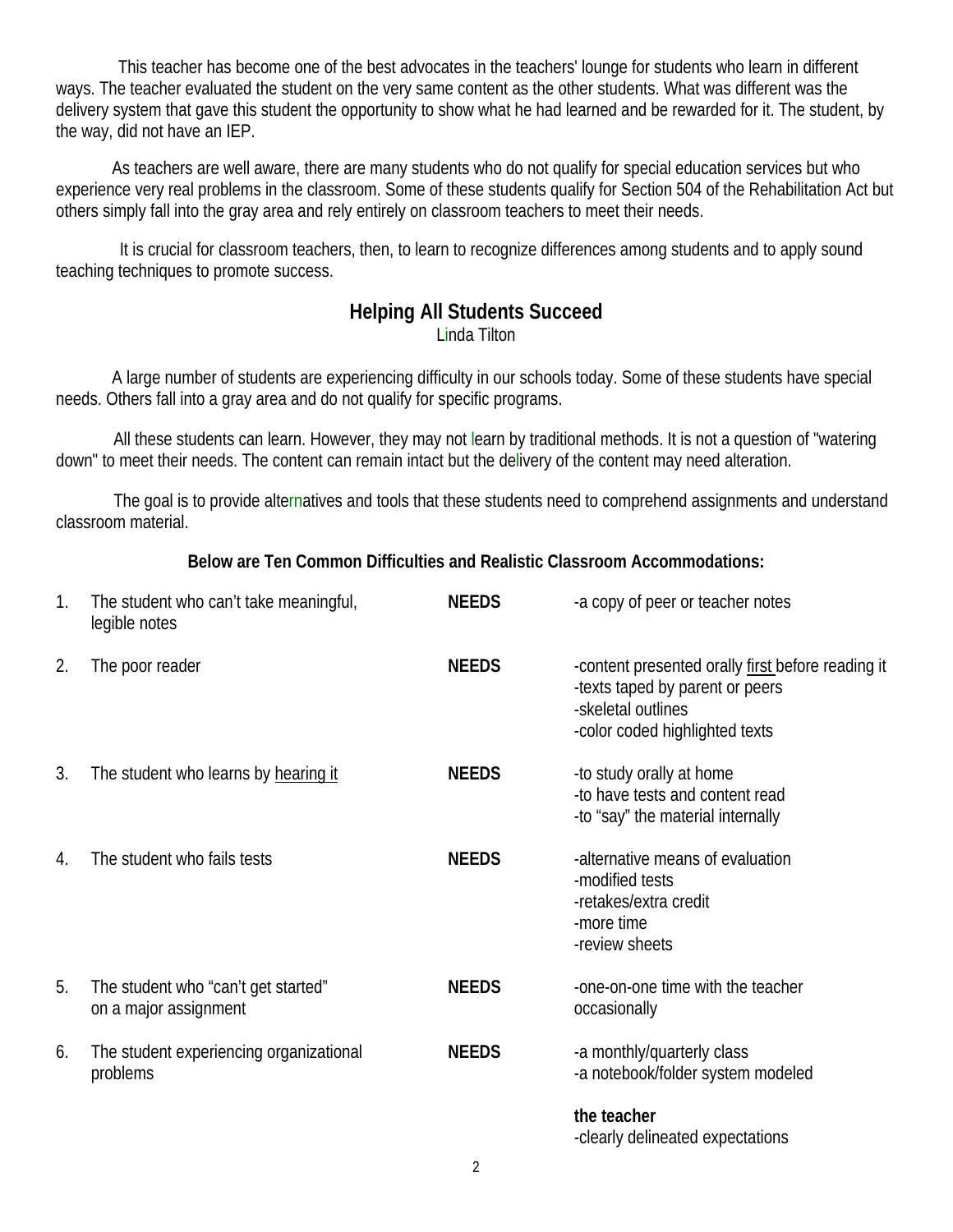|     |                                                   |              | -short-term due dates<br>-a schedule for homework<br>-a highly structured classroom                                                                                                                                                                                                                                                                                                       |
|-----|---------------------------------------------------|--------------|-------------------------------------------------------------------------------------------------------------------------------------------------------------------------------------------------------------------------------------------------------------------------------------------------------------------------------------------------------------------------------------------|
| 7.  | The student who has difficulty with<br>vocabulary | <b>NEEDS</b> | -study techniques such as color-coded note<br>cards<br>-operational definitions<br>-vocabulary words paired with common terms<br>-fewer but most important vocabulary                                                                                                                                                                                                                     |
| 8.  | The student who can't do the work                 | <b>NEEDS</b> | -reduced or alternative assignments<br>-some assignments eliminated<br>-more time<br>-to be taught different ways of learning                                                                                                                                                                                                                                                             |
| 9.  | The student who learns by "hands-on"              | <b>NEEDS</b> | -projects<br>-hands-on experiences<br>-skeletal outlines<br>-manipulatives, note cards, tools                                                                                                                                                                                                                                                                                             |
| 10. | The student with low self-esteem                  | <b>NEEDS</b> | -teachers who believe and expect that the<br>student can and will<br>-frequent positive feedback<br>-positive rapport initiated by teachers; i.e.<br>classroom greeting, small talk, interest in a<br>student's non-class activities<br>-emphasis on success<br>-less emphasis on labels-"LD"<br>-to be called on when the student knows the<br>answer<br>-a caring classroom environment |

 These are just some of the problems experienced by students who are not adept at typical school skills of reading, note taking, completing assignments, and taking tests. Students facing difficulties like those mentioned above require skilled teachers to create opportunities for success.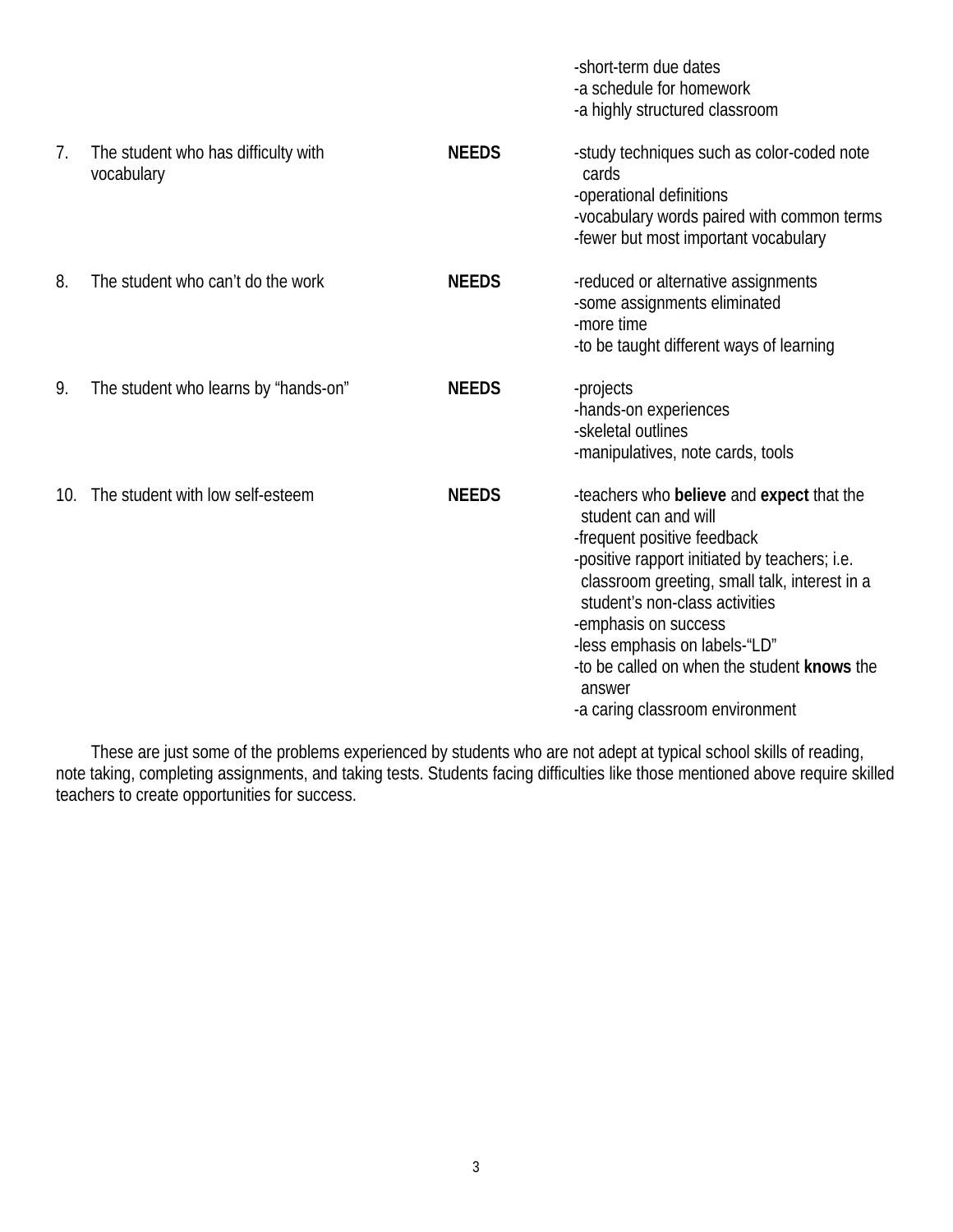#### **Accommodations:**

Alter the classroom setting to reach the child's maximum potential and to demonstrate the child's knowledge and educational progress

Examples include:

- ❖ Seating near the teacher or board
- ❖ Increased response time
- ❖ More frequent review
- ❖ Paraphrasing new information
- ❖ Simplified instructions
- $\triangleleft$  Extended time to complete tests & assignments
- Enlarged print
- Oral test/response
- Assistive technology
- ❖ Seating with a buddy
- Un-timed "timed" tests
- $\div$  Practice activities to fit learning style

### **Modifications:**

Alter the school work required, making it different from other students', if needed, to reach the child's maximum potential in school success

Examples include:

- ❖ Copies of teacher notes
- $\div$  Help with note taking
- ❖ Reduced or altered assignments
- Alternative testing format
- Modified tests
- ❖ Peer assistance
- ❖ Cooperative learning
- ❖ More assignments in areas of strength
- ❖ Modified grading
- Modified expectations
- Modified texts
- $\div$  Taped reading materials
- ❖ Step-by-step assignments

# **School Modifications and Adaptations**

When it is necessary to modify or adapt a student's educational program so that he or she can be successful in school, it is important to include the student in the discussion. Ask him or her what would be helpful.

 Modifications and adaptations should be chosen to fit the student's learning style. They may be written into the student's Individualized Educational Plan or Section 504 Plan. Any section of the following ideas should be based on the student's need for changes in curriculum, teaching methods, classroom organization or individualized behavioral strategies.

# **Textbook and Curriculum Adaptations**

#### **Books**

- Provide alternative books with similar concepts, easier reading level
- $\triangle$  Provide audiotapes of textbooks have student follow the line of print while listening
- ❖ Provide high interest reading material
- ❖ Use marker to highlight important textbook sections
- $\triangle$  Provide two sets of textbooks one for home, one for school

#### **Curriculum**

- ❖ Shorten assignments based on mastery of key concepts
- Shorten spelling tests based on mastering most functional words
- Substitute for other written assignments (clay models, posters, panoramas, collections, etc.)
- $\triangle$  Change percent of work required for passing grade
- Specify and list exactly what the student will need to learn to pass; should be reviewed frequently
- Modify expectations based on student needs (ex: When you have read this chapter, you should be able to list …)
- ❖ Give alternative assignments rather than long written reports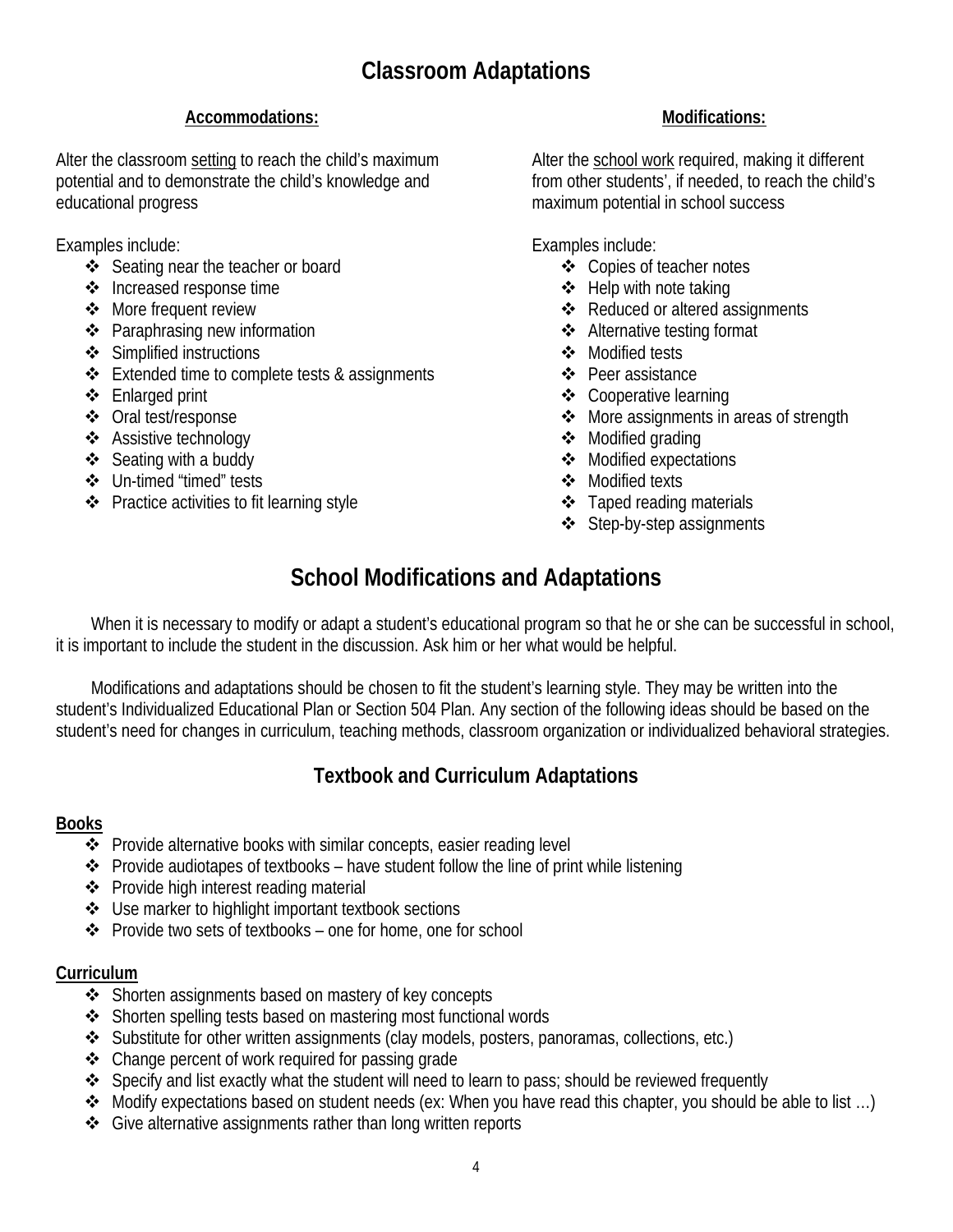#### **Classroom Modifications**

- Develop individualized rules for student when needed
- Evaluate classroom structure against student need
- $\triangle$  Keep classroom quiet during intense learning times
- Reduce visual distractions in the classroom (mobiles, etc.)
- ❖ Provide computer for written work
- ❖ Seat student close to teacher
- Use study carrels for any student who would benefit
- Seat student away from window or doorway
- ❖ Provide an unobstructed view of chalkboard and teacher
- $\triangle$  Keep extra supplies of pencils and books
- ❖ Omit crosswords and word find puzzles

# **Teaching Suggestions**

#### **Directions**

- Use both oral and printed directions
- Give directions in small steps and be brief
- Number and sequence the steps in a task
- Have student repeat back the directions
- Show a model of the end product

#### **Time/Transitions**

- Alert students several minutes before a transition occurs
- Provide additional time to complete a task
- Allow extra time to turn in homework without penalty

#### **Handwriting**

- Use activities that require minimal writing
- Do not ask students to recopy work
- Use brief response questions rather than essay questions
- **Provide a "designated note taker" or provide teacher notes**
- **Provide a print outline of a video**
- **Provide print copy of assignments or directions which are written on the overhead or board**
- Omit assignments which require copying

#### **Math**

- Allow the use of a calculator without penalty
- Group similar problems together i.e. all addition
- Provide fewer problems on a page
- Require fewer problems to attain a passing grade
- Use enlarged graph paper to write problems
- Turn lined paper sideways to make columns
- **Provide a table of math facts for reference**
- Read and explain story problems break into smaller steps

#### **Other**

- **EXECO FIGHTS 2** Check progress and provide frequent feedback during the first few minutes of every assignment
- Place ruler under sentences being read for better tracking
- Break long-range assignments into small, sequential steps with daily monitoring
- Have student practice in a small group before presenting to the class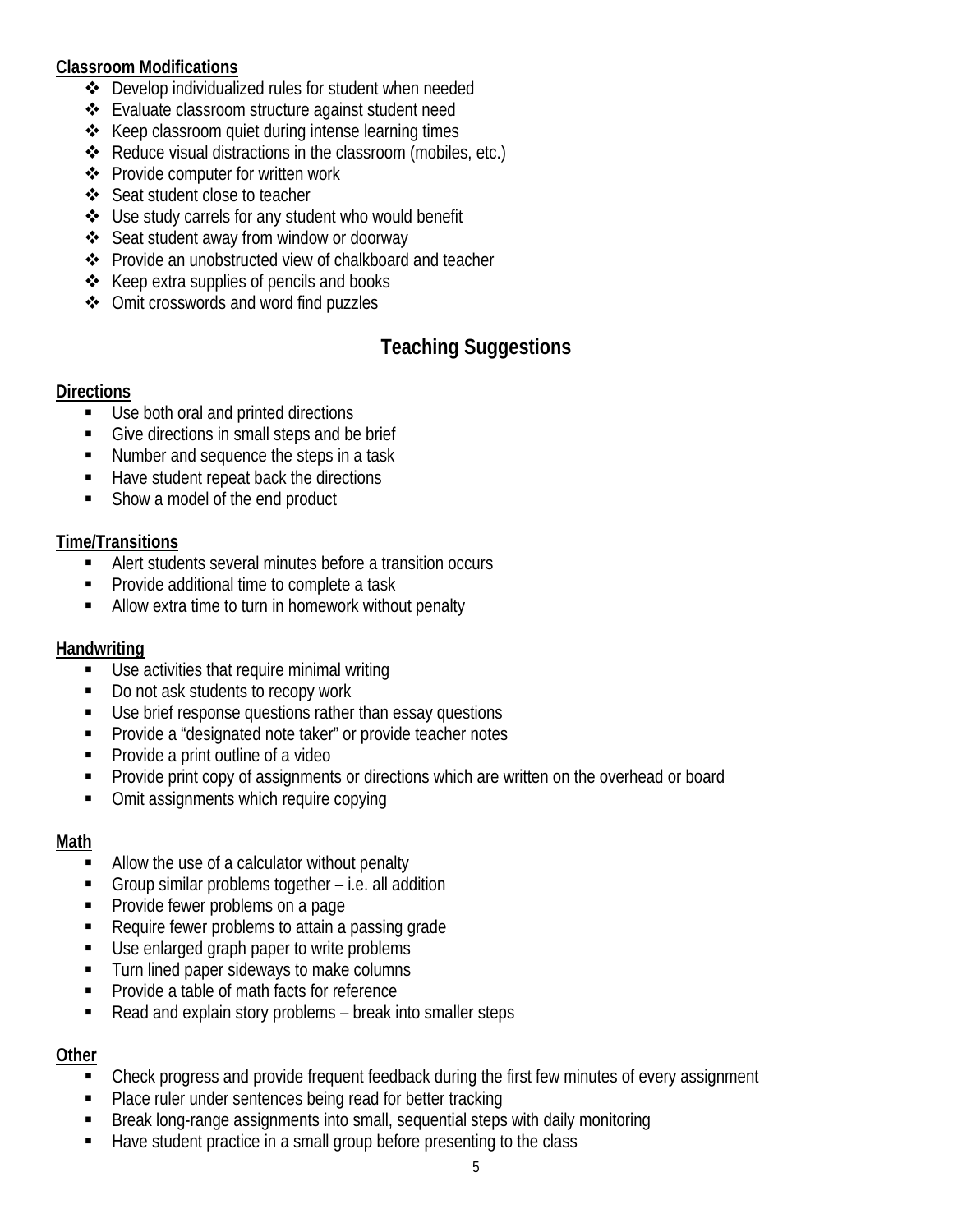- Sequence written work easier to more difficult
- Provide study guides and study questions which **directly** relate to test
- Reward student for using an assignment notebook
- Use mapping to show how ideas are related

#### **Behavior**

- **EXECUTE:** Arrange a "check-in" time to organize day
- Pair a student with a good behavioral model for projects
- Eliminate rules for some students when they discriminate
- Reward the student for **remembering** something rather than punishing for forgetting
- Develop an individual behavioral plan for the classroom that is consistent with the student's ability
- Arrange for the student to voluntarily leave the room for a designated "safe place" when under high stress
- Develop a "system" or code word to signal that behavior is not appropriate
- Ignore behaviors that are not seriously disruptive
- Develop interventions for behaviors that are annoying but not deliberate (i.e., provide a small piece of foam rubber for desks of students who continually tap pencils, provide paper for doodling during oral reading)
- Be aware of behavioral changes which are due to medication or length of school day; modify expectations

# **If Student Has Difficulty Learning by Listening, Try This:**

#### **BEFORE THE LESSON**

- $\Box$  Pre-teach difficult vocabulary and concepts
- $\Box$  State objective; provide a reason for listening
- $\Box$  Teach the mental activities involved in listening  $\Box$ mental "note taking," questioning, reviewing
- □ Provide study guides/worksheets
- □ Provide script of film
- □ Provide lecture outlines

#### **DURING THE LESSON**

- □ Provide visuals via the board, overhead, or computer screen
- □ Use flash cards
- $\Box$  Have student close his eyes and try to visualize the information
- □ Have student take notes and use colored markers to highlight
- $\Box$  Teach the use of acronyms to help visualize lists (Roy G. Biv for the colors of the spectrum: red, orange, yellow, green blue, indigo, violet)
- $\Box$  Give explanations in small, distinct steps
- □ Provide written as well as oral directions
- $\Box$  Have student repeat directions
- $\Box$  When giving directions to the class, leave a pause between each step so student can carry out the process in his mind
- $\Box$  Shorten the listening time required
- □ Provide written and manipulative tasks
- $\Box$  Be concise with verbal information: "Jane, please sit," not "Jane, would you please sit down in your chair."
- $\Box$  Use a dataview attached to teacher's computer to allow students to follow examples

Used with permission. Region VI Education Service Center, Huntsville, Texas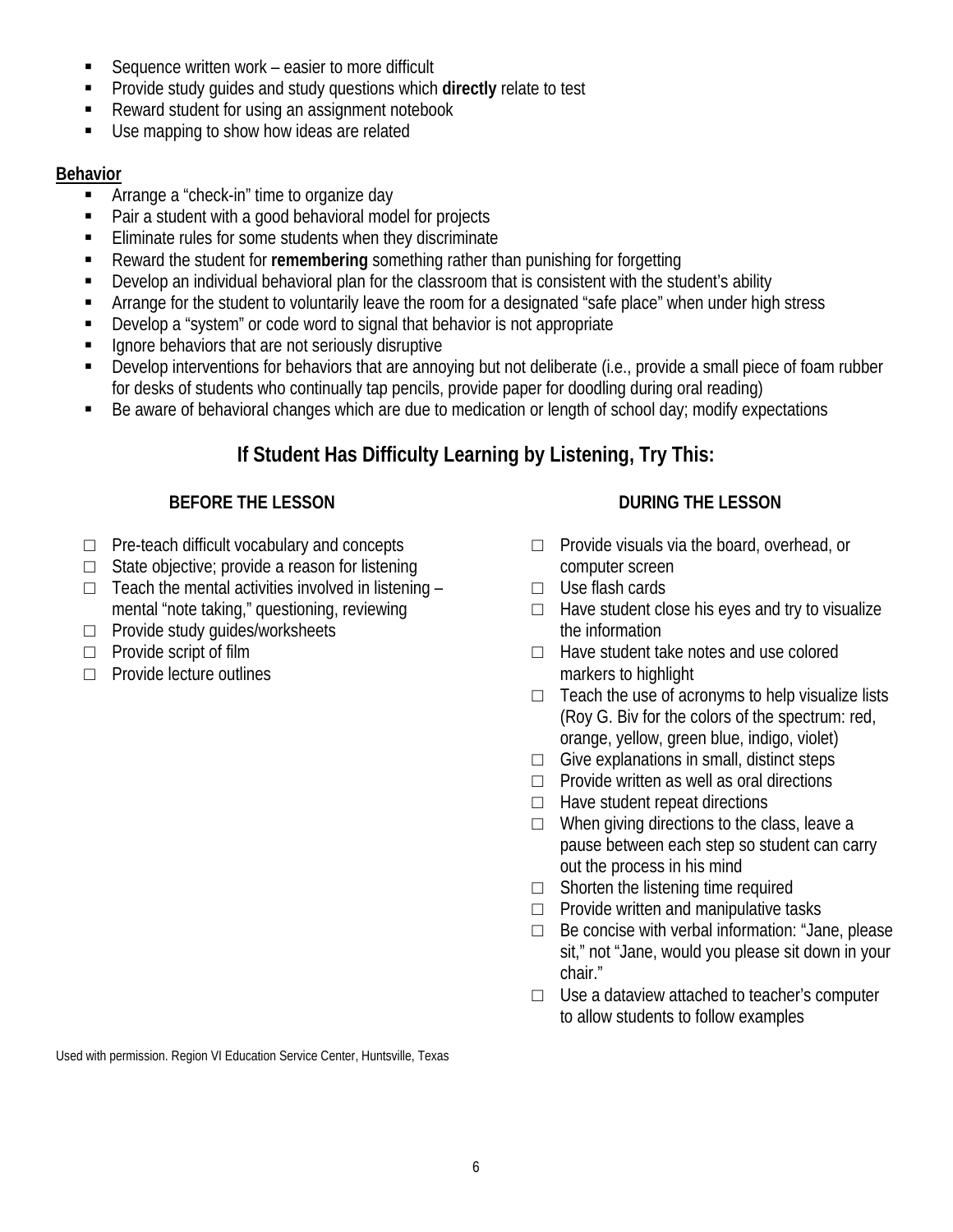# **If Student Has Difficulty Expressing Himself Verbally,Try This:**

- $\Box$  Accept an alternate form of information sharing such as the following:
	- **•** written report
	- **u** artistic creation
	- **EXHIBIO EXHIBIO** exhibit or showcase
	- chart, graph, or table
	- **•** photo essay
	- map
	- **•** review of films
	- charade or pantomime
	- **demonstration**
	- **filmstrip or sound filmstrip**
	- **u** taped report
- □ Ask questions requiring short answers
- $\Box$  Provide a prompt, such as beginning the sentence for the student or giving picture cue
- $\Box$  Give rules for class discussion (i.e., hand raising)
- $\Box$  Give points for oral contributions, and prepare the student individually
- □ Teach student to ask questions in class
- $\Box$  Specifically teach body and language expression
- □ Wait for student to respond; don't call on the first student to raise his hand
- $\Box$  First ask questions at the information level give facts and ask for facts back
- $\Box$  Have student "break in gradually" by speaking in smaller groups and then in larger groups
- □ Use talking software

# **If Student Has Difficulty Reading Written Material, Try This:**

- $\Box$  Find a text written in a lower level
- □ Provide highlighted material
- □ Rewrite student's text
- □ Tape student's text
- $\Box$  Allow a peer or parent to read text
- $\Box$  Shorten amount of required reading
- $\Box$  Look for same content in another medium (movie, filmstrip, tape)
- □ Oral reading should be optional: provide alternative methods for student to contribute to the group such as role playing or dramatizing
- $\Box$  Allow extra time for reading
- □ Omit or shorten reading required
- □ Substitute one-page summaries or study guides which identify key ideas and terms as the reading assignment
- □ Motivate student: interest him
- □ Provide questions before student reads a selection (include page and paragraph numbers)
- □ Put main ideas of text on index cards which can easily be organized in a file box and divided by chapters
- □ Pre-teach vocabulary
- □ Type material for easier reading
- □ Use larger type
- □ Be more concrete: use pictures and manipulatives
- $\Box$  Reduce amount of new ideas
- □ Provide experience before and after reading as a frame of reference for new concepts
- $\Box$  State the objective and relate to previous experiences
- $\Box$  Help student visualize what is read
- □ Use a screen reader

# **If Student Has Difficulty Writing Legibly, Try This:**

- $\Box$  Use format requiring little writing
	- multiple-choice
	- **Programmed material**
	- $\blacksquare$  true/false
	- matching
- $\Box$  Use manipulatives such as letters from a Scrabble© game or write on small ceramic tiles
- $\Box$  Reduce or omit assignments requiring copying
- $\Box$  Allow use of tape recorder, typewriter/computer
- □ Teach writing directly:
	- **Trace letters or write in clay**
	- **Verbalize strokes on tape recorder**
	- Use marker to space between words
	- Tape the alphabet to student's desk or provide a wallet-size alphabet card
	- **Courses in graph analysis or calligraphy may** be motivating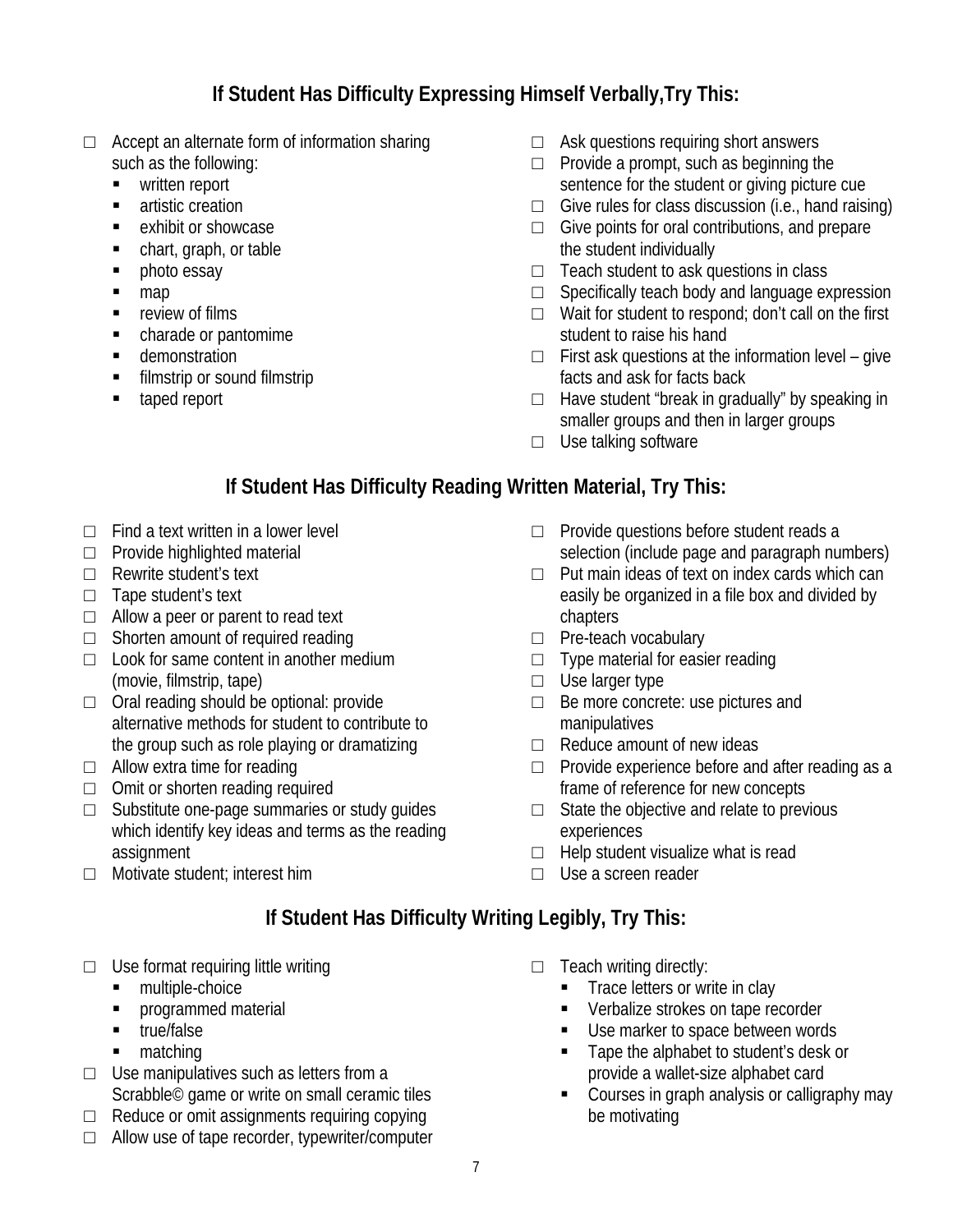- □ Use graph paper to help space letters and numbers in math
- $\Box$  Use manuscript or lined ditto paper

 $\Box$  As a motivation technique, brainstorm with class for advantages of legibility

# **If Student Has Difficulty Expressing Himself in Writing, Try This:**

- □ Accept alternate forms of reports:
	- **oral reports**
	- tape-recorded report
	- tape of an interview
	- collage, cartoon, or other art
	- maps
	- diorama, 3-D materials, showcase exhibits
	- **•** photographic essay
	- **panel discussion**
	- mock debate
	- **Fig. 2** review films and present an appropriate one to the class
	- make a video

# **If Student Has Difficulty Spelling, Try This:**

- $\Box$  Dictate work, then ask student to repeat it (saying it in sequence may eliminate errors of omitted syllables)
- $\Box$  Avoid traditional spelling lists; instead, determine lists from social needs and school area needs
- □ Use mnemonic devices ("A is the first capit**a**l letter," "The capit**o**l building has a d**o**me")
- □ Teach short, easy words in context:
	- **on** and **on**
	- right **on**!
	- **on** account of
- $\Box$  Have students make flashcards and highlight the difficult spots on the word

# **If Student Has Difficulty Seeing Relationships, Try This:**

- $\Box$  Directly and specifically point out relationships
- $\Box$  Draw arrows on worksheets or in the text to show that ideas are related
- $\Box$  In class discussion, have students relate their ideas to personal experiences
- $\Box$  Teach these relations directly:
	- **function**
	- **Exercise Line**
	- **•** opposition
	- **sequence**
- $\Box$  Have a student dictate work to someone else (an older student, aide, or friend) and then copy it himself
- □ Allow more time
- $\Box$  Shorten the written assignment (prepare an outline or summary)
- □ Provide a sample of what the finished paper should look like
- □ Provide practice using:
	- **story starters**
	- open-ended stories
- □ Allow oral responses (try oral spelling tests)
- $\Box$  Give a recognition level spelling test: ask student to circle correct word from 3 or 4 choices
- $\Box$  Teach words by spelling patterns (teach "cake," "bake," "take," etc. in one lesson)
- □ Use the Language Master for drill
- □ Avoid penalizing for spelling errors
- $\Box$  Hang words from the ceiling during study time or post on the board or wall for constant visual cues
- □ Provide a tactile/kinesthetic aid for spelling (sandpaper letters to trace or a box filled with salt or cereal to write in)
- □ Use the Touch Window
- $\Box$  Use spell checking software
- - $\Box$  provide direct practice identifying relationships
	- $\Box$  provide headings or a partially completed chart for an example
	- $\Box$  put timelines on student's desk as a reference
	- □ use a family tree to help relate disassociated historical events
	- $\Box$  use a banner with symbols for ideas/events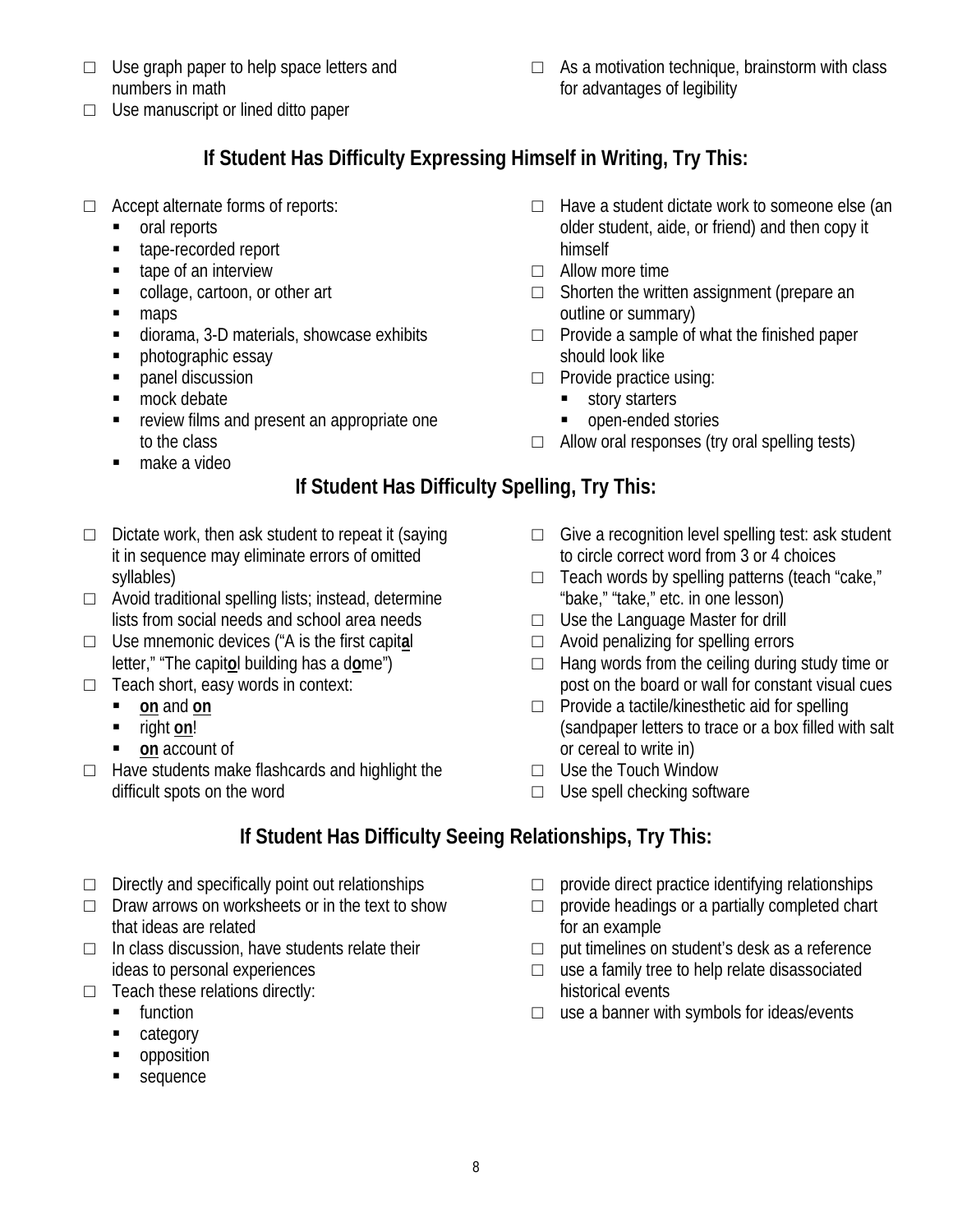# **If Student Has Difficulty Understanding Cause & Effect or Anticipating Consequences, Try This:**

- □ Use concrete examples
- $\Box$  Use real-life situations when role-playing
- □ Teach cause and effect using:
	- **•** brainstorming
	- role-playing
	- simulations
- $\Box$  Have student use his imagination

# **If Student Has Difficulty Drawing Conclusions and Making Inferences, Try This:**

- $\Box$  Teach thinking skills directly
- $\Box$  Draw a parallel to a situation that the student might have previously experienced in problem solving

# **If Student Has Difficulty Remembering, Try This:**

- □ Provide a checklist
- □ Provide cues
- $\Box$  Have student make notes to himself
- □ Teach memory skills
- $\Box$  Teach the use of acronyms and mnemonic devices

# **If Student Has Difficulty Becoming Interested, Try This:**

- $\Box$  Tell stories which relate the lesson to people's lives
- $\Box$  Establish relevancy and a purpose for learning by relating to previous experiences
- $\Box$  Provide an experience such as a field trip; then teach lesson
- $\Box$  Reward often as lesson begins
- $\Box$  Shape approximations of desired behavior by providing praise, one-to-one conversation, or immediate feedback of correct answers
- $\Box$  Read aloud a brief article or story to stimulate interest
- □ Use laser and video clips to focus student's interest
- $\Box$  Make a positive, personal comment every time student shows any evidence of interest (i.e., sits in seat, has his book)

# **If Student Has Difficulty Getting Started, Try This:**

- $\Box$  Give cue to begin work
- $\Box$  Give work in smaller amounts
- □ Provide immediate feedback
- $\Box$  Sequence work with easiest answers first
- □ Provide all necessary materials
- $\Box$  Introduce assignment carefully so student knows task expected
- $\Box$  Provide time suggestions for each task
- $\Box$  Check on progress often in first few minutes of work
- $\Box$  Give clear directions
- $\Box$  Give a checklist for each step of the task (i.e., the steps in a long division problem)
- $\Box$  Use a peer or peer tutor to get student started
- $\Box$  Project the printed page of a worksheet on an overhead
- $\Box$  Introduce material with the survey-question technique
- □ Provide auditory tapes
- □ Provide talking software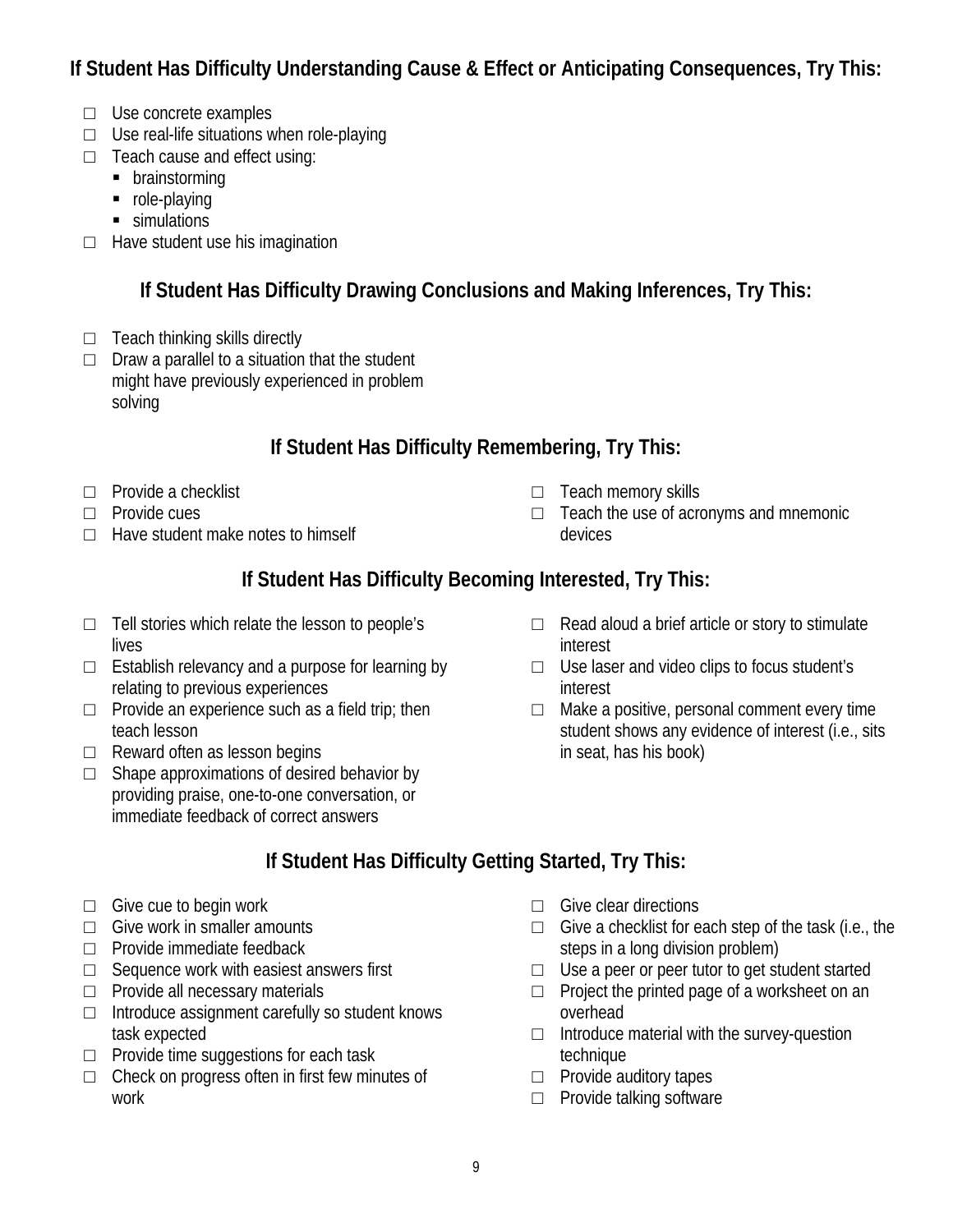# **If Student Has Difficulty Following Directions, Try This:**

- □ Use fewer words
- □ Provide examples
- □ Repeat directions
- $\Box$  Have student repeat or explain directions
- □ Provide a checklist
- □ Put directions on language master cards
- □ Send directions on electronic mail
- □ Provide a peer tutor
- □ Monitor closely as student begins
- $\Box$  Give clear directions
- □ Present both auditory and visual direction

# **If Student Has Difficulty Keeping Track of Materials or Assignments, Try This:**

- □ Require a notebook; use large envelopes for each subject
- □ Check notebook often
- □ Keep extra supplies on hand
- □ Give assignment sheet to student, other teachers, and/or parents
- $\Box$  Write assignment on board for student to copy
- $\Box$  Check and reinforce student for recording assignment
- $\Box$  Require envelopes for big projects that have many separate parts
- $\Box$  Give reward (grade, points) for bringing book, paper, and pencil to class every day
- $\Box$  Return corrected work promptly

# **If Student Has Difficulty Staying on Task, Try This:**

- □ Reduce distractions
- □ Increase reinforcements
- □ Provide shortened tasks
- □ Provide checklists

# **If Student Has Difficulty Paying Attention to the Spoken Word, Try This:**

- $\Box$  Give explanations in small, distinct steps
- $\Box$  Provide written backup to oral directions and lectures; provide visual via chalkboard, overhead, video or laser clips
- □ Have student repeat directions
- $\Box$  When giving directions to the class, leave pauses between each step so student can carry out process in his mind
- □ Provide other sources of information: cassette tape, language master, photocopies of notes, interactive software, shared note-taking with a friend
- $\Box$  Shorten the listening time and repeat instructions
- $\Box$  Provide a script of spoken presentations; i.e., a filmstrip script
- $\Box$  Alternate spoken with written and manipulative tasks
- $\Box$  Look directly at student and place hand on student's shoulder when giving directions
- $\Box$  Provide advance organizers including outlines, study guides, preview questions, and vocabulary preview

# **If Student Has Difficulty Paying Attention to the Printed Word, Try This:**

- $\Box$  Select a text with less on a page
- □ Highlight distinctive features
- □ Mask nonessential material
- $\Box$  Cut pages apart or tear from book
- $\Box$  Practice discrimination of one part (have student identify main heading or unit titles)
- $\Box$  Require desk to be cleared of extraneous material
- $\Box$  Face desk to the wall or provide a study carrel
- □ Provide peer tutors
- $\Box$  Provide different activities during the class period
- □ Provide a reward valued by student
- □ Isolate student; use time out
- $\Box$  Provide quiet alternatives for a short time
- □ Provide a timer to set short periods of work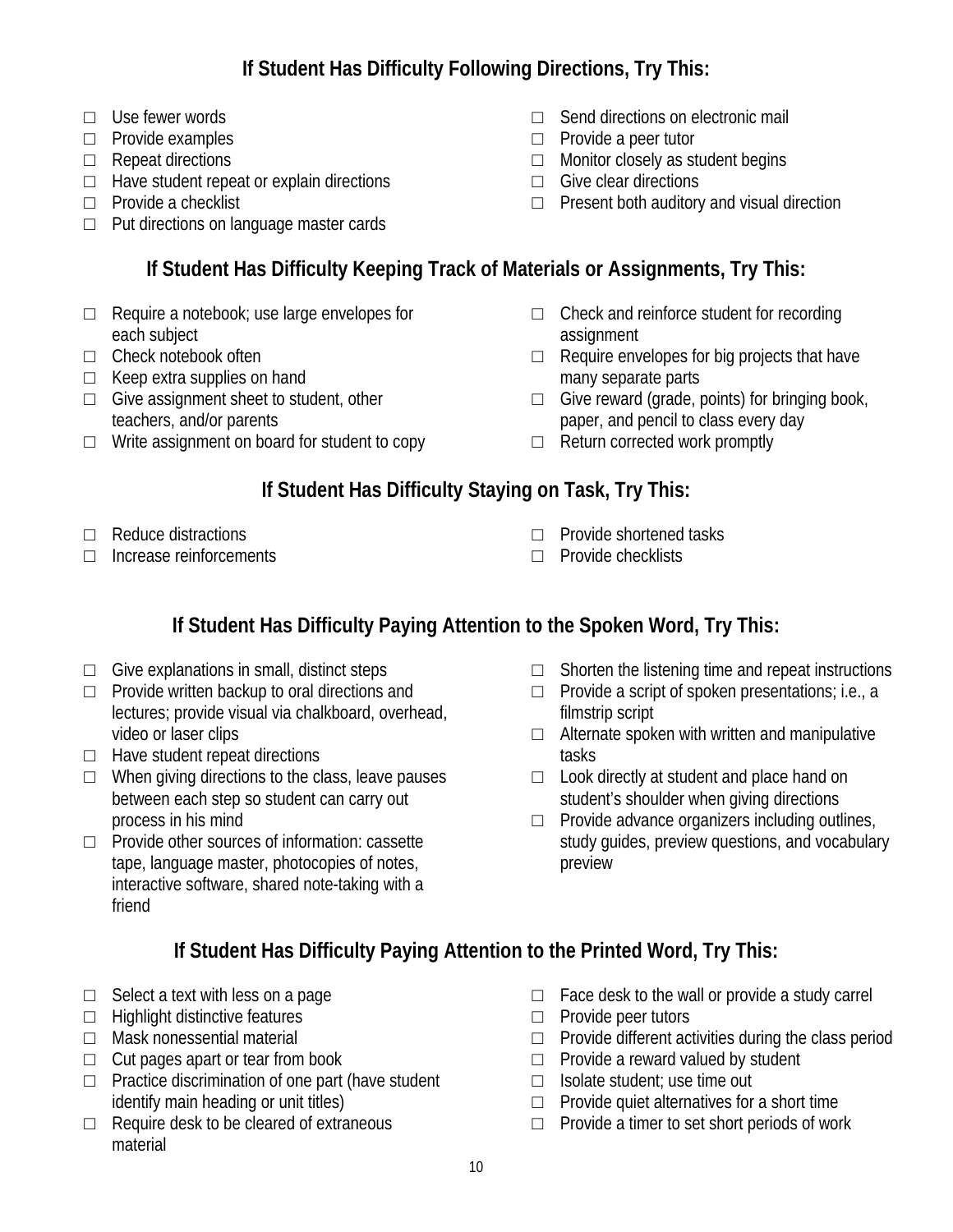## **IDEAS FOR ADAPTING HOMEWORK ASSIGNMENTS**

- 1) Consider the attention span of the student when making homework assignments.
- 2) Provide a clear set of directions for the assignment. Do a check for understanding with the student by having him/her explain to you what he/she thinks the assignment is.
- 3) Provide example of what the assignment should look like or provide example of how to do one portion of the task.
- 4) Check to be sure that the student has written the assignment in an assignment log.
- 5) Provide a suggested time frame for doing the homework: "Do as much as you can on this in a 30 minute time span."
- 6) Adjust the size of an assignment.
- 7) Allow an alternative format for the assignment (accept an audio taped report rather than a written report).
- 8) Eliminate redundant copying, focus on meaningful writing expectations.
- 9) Provide choices as to which portions or problems to do.
- 10) Assign flexible amounts "Do as many problems as you need to in order to understand the concept." "Do at least five problems and then decide if you need to do any more."
- 11) Set up homework buddies or homework sharing groups so students can check in with classmates about homework assignments.

# **GRADING ADAPTATIONS**

- ❖ Base grades on individual progress.
- $\triangleleft$  Use IEP goals/objectives as the basis for determining grades.
- ❖ Use lowered grading standards.
- ❖ Grade process and product separately.
- ❖ Base grades on ability.
- Contract with the student for grade based on completion of the task.
- ❖ Base grade on a modified curriculum.
- ❖ Weight grades based on the difficulty of the assignments.
- Use a self-referenced system of grading.
- Consider effort when competence or progress is unsatisfactory.
- Use a pass/fail system.
- ❖ Use an inventory checklist noting mastery or non-mastery.
- Provide a narrative report instead of a letter grade or in addition to a letter grade.
- ◆ Involve the student in self-evaluation using goal-setting, learning contracts, weekly conferences, etc.
- ❖ Use a multiple-marking system.
- Develop a school wide or grade-level wide policy concerning adapted grades.
- Grade frequently to allow opportunities for increased feedback.
- Offer options of extra credit.
- Provide partial credit for items attempted or for partial answers.
- ❖ Share responsibility for grading among several educators.
- Use a combination of options.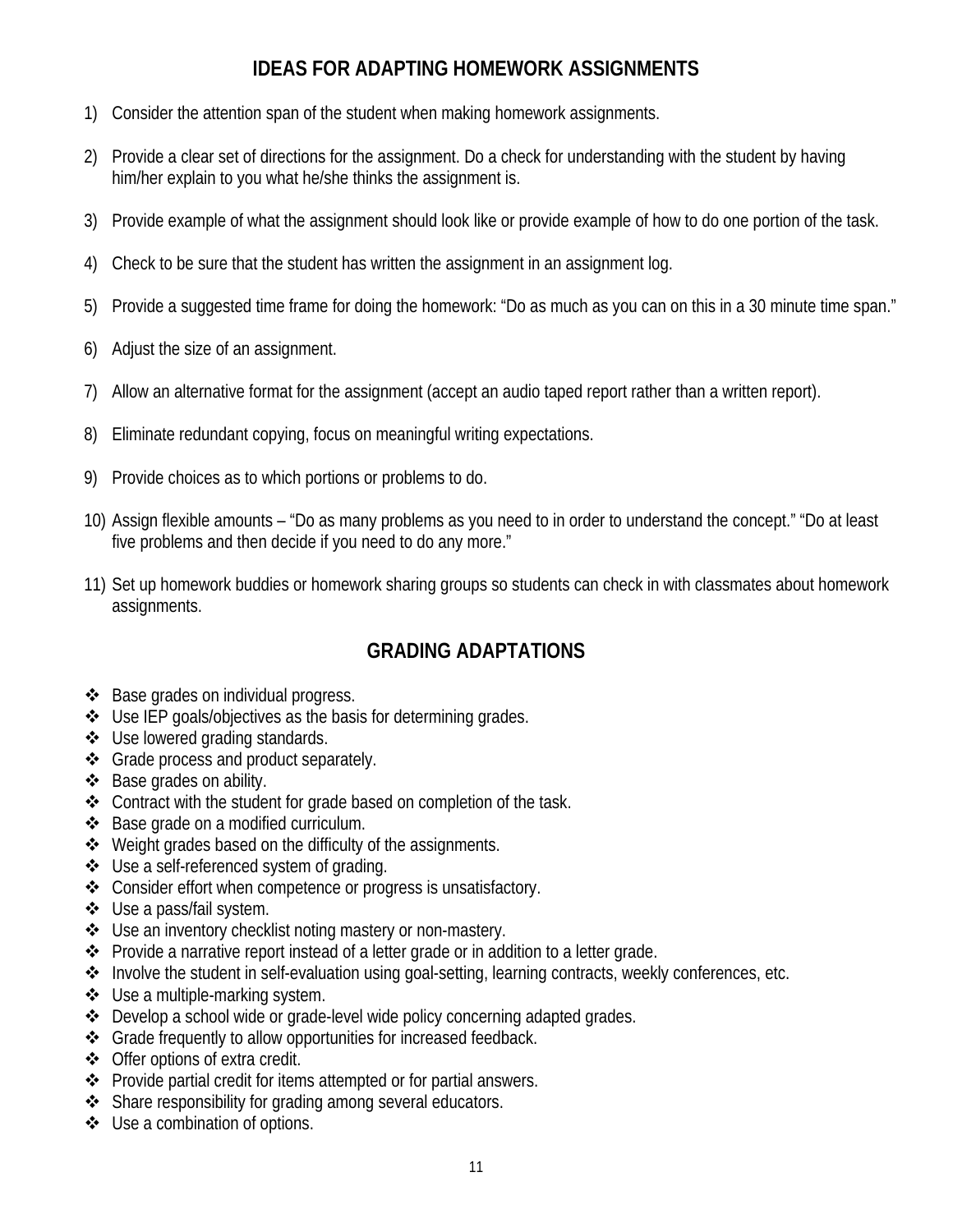# **WAYS TO ADAPT DAILY ASSIGNMENTS AND ACTIVITIES**

- 1) Pre-teach vocabulary and preview major concepts:
	- provide copies of key terms and definitions
	- discuss what the student already knows about the topic
	- discuss what the student wants to learn about the topic
- 2) State a purpose for reading:
	- give student something specific to look for before beginning to read (i.e., the main character, something the main character is involved in, the sequence of main events).
	- if questions are going to be utilized, give the student a copy of the questions beforehand.
- 3) Provide repetition of instruction:
	- incorporate such techniques as study guides, drill, board work, choral response, study-buddy practice, or hands-on manipulatives.
- 4) Provide clear directions and examples:
	- give oral and written directions
	- have student repeat directions
	- use examples to demonstrate the procedures and ask the student to demonstrate the procedure
	- build a frequent checks-for-understanding ("Tell me what you think you are supposed to do with this assignment …")
- 5) Make time adjustments:
	- allow student more time
	- shorten the assignment (i.e. decrease the number of questions, decrease the complexity of the responses, have the student select a specified number of questions to answer)
- 6) Provide feedback:
	- as immediate as possible
	- oral or written for each assignment
	- ask the student to tell you how he/she did on the assignment, areas in need of improvement, areas of strength, how they might approach the task differently
- 7) Have students keep an assignment notebook:
	- record assignments and daily tasks
	- if needed, color code and/or organize separate folders and assignment notebooks for each class/subject
- 8) Provide an alternate assignment:
	- create options for demonstrating proficiency (i.e. give an oral report instead of a written report, role-play a concept to demonstrate understanding, submit a videotape of a presentation instead of doing a "live" presentation)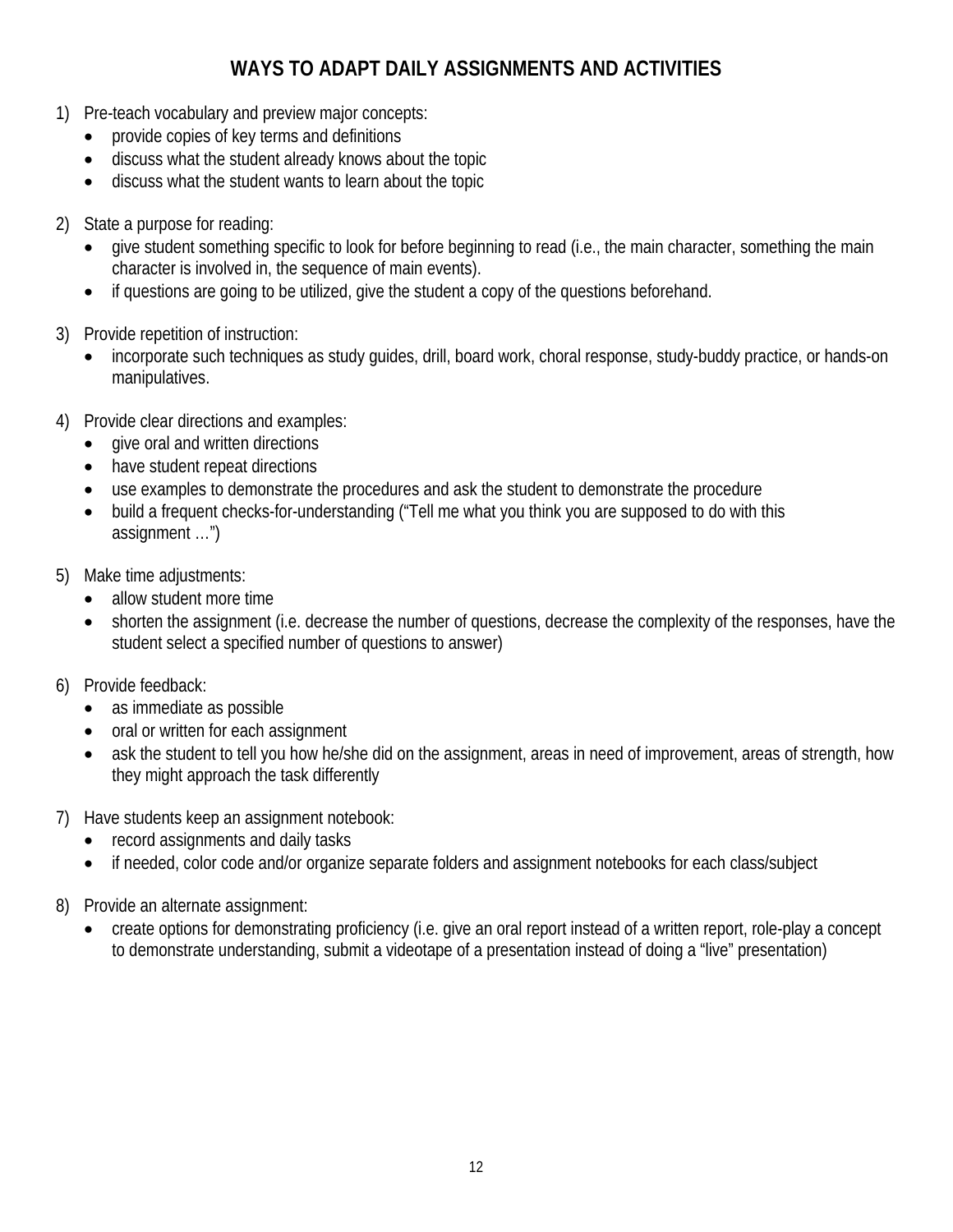# **GRADING AND TESTS**

#### **Grading**

- ❖ Grade partly on individual progress and effort.
- Use daily or frequent grading averaged into quarter grade.
- ❖ Weight daily work higher than tests for poor test-takers.
- ❖ Mark only correct answers rather than wrong answers.
- ❖ Permit students to rework problems for a better grade.
- Average grades when assignments are redone or grade on corrected work.
- Use pass-fail or alternative grading system.
- $\clubsuit$  Permit students to retake tests set realistic expectations.
- $\triangleleft$  When class participation affects grade, alter expectations.

#### **Tests**

- $\div$  Teach the student how to take tests and how to review.
- ❖ Allow as much time as needed to finish.
- ❖ Allow tests to be taken in a different room if necessary.
- $\triangle$  Read tests to the student and allow oral responses.
- Divide tests into small sections of similar questions.
- Use recognition (true/false, multiple choice, matching) not essay.
- ❖ Use performance assessment instead of a written test.
- ❖ Give progress reports and portfolios instead of grades.
- ❖ Grade spelling separately from content.
- ❖ Use typed test materials instead of handwritten tests.
- ◆ Allow take-home, open note, open book tests. Reprinted from PACER Center, (612) 827-2966

# **MODIFICATIONS TO TESTS**

- Reorganize test questions from easy to difficult.
- $\triangle$  Enlarge or highlight key words in a question or phrase.
- Assist students in pacing themselves by showing or telling how much time remains.
- ❖ Provide oral directions for each portion of the test.
- Underline the word "Directions" on the test to call attention to it.
- Give a take-home test.
- ❖ Give tests more frequently, covering less content per test.
- Change the response format to short answer or fill in the blank.
- Avoid long and wordy questions.
- $\triangle$  Eliminate the need to transfer answers from the test to another piece of paper.
- ❖ Avoid using words such as not, never, always, except.
- Color code the sections of the test
- $\triangle$  Allow the student to tape record answers to the test questions instead of writing them.
- Arrange the choices vertically for a multiple choice test format.
- ◆ Allow the student the option of drawing a line from the question to the correct multiple choice.
- Avoid the use of all of the above, some of the above, none of the above.
- $\triangle$  Place all matching items and choices on the same page.
- $\triangleleft$  Use small groups of matching questions and choices.
- Provide a word bank of possible answers for fill-in-the-blank questions.
- When using essay questions, pre-teach the meaning of compare, describe, discuss.
- ❖ Allow outlining as an option to writing an essay.
- Provide opportunities for students to answer essay question using a computer.
- Give student the option of adding one question to the test and answering it.
- Allow student one question in each section to choose to skip.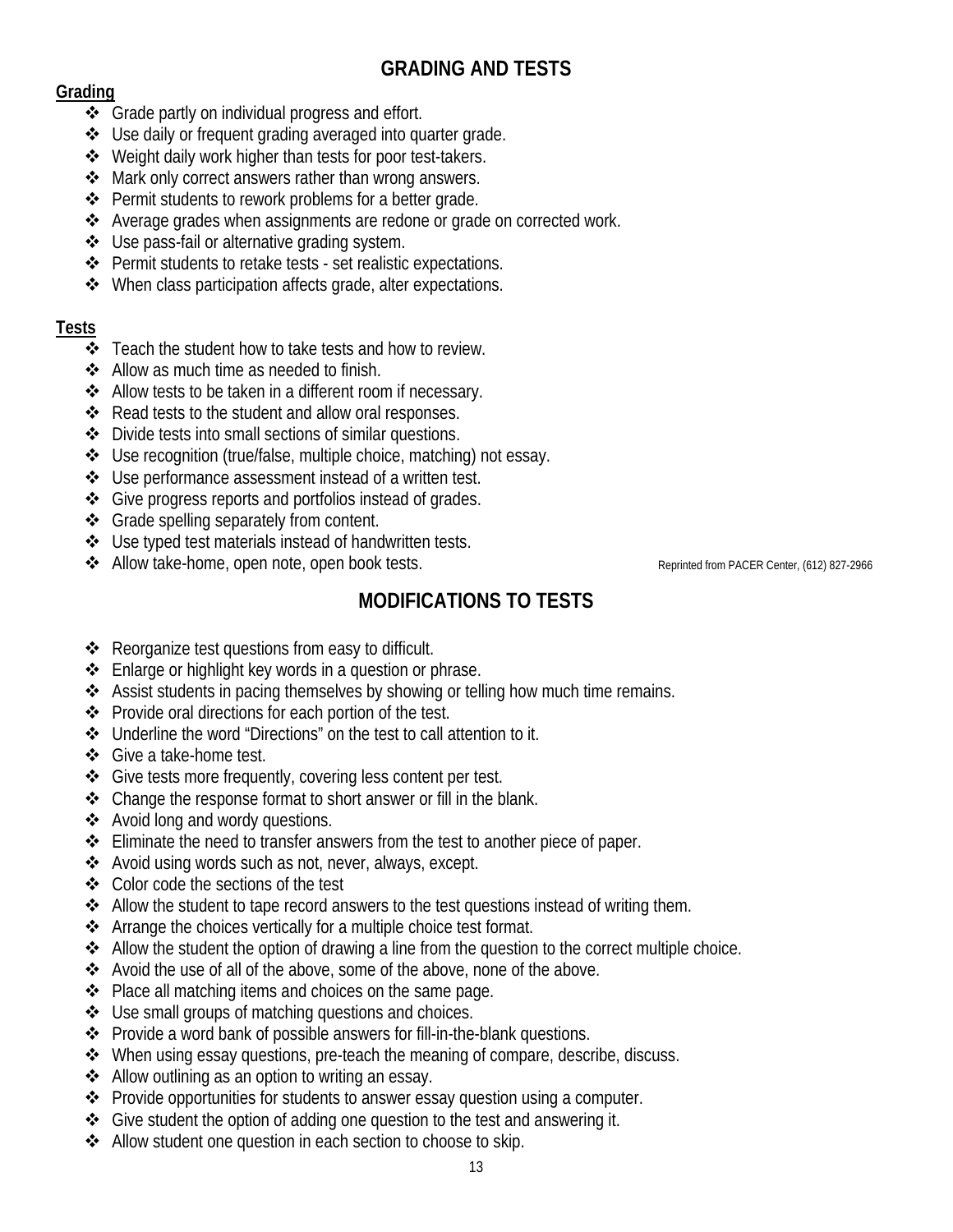# **ALTERNATE ASSESSMENT**

- verbal tests
- shortened tests
- literal levels of questions
- frequency of tests
- length for completion
- types of responses
- IEP goal achievement
- course projects
- observations
- development of instructional packet

Global Access

# **Accommodations**

# **Special Education Accommodations**

#### **Introduction:**

Modern World History A and B is a requirement for all students seeking a high school diploma from the state of Maryland. Many of these students will have learning disabilities and will need special accommodations in order to succeed in our classrooms. The guidelines below have been selected from a larger body of guidelines for their relevance to the learning and testing conditions in high school social studies classes. Each accommodation will appear, where applicable, in the world history activities that have been developed for this new curriculum. Teachers should find these accommodations helpful in planning and teaching.

Elaboration on these guidelines and additional support may be obtained from special education teachers in the schools who will also have the new instructional guide for Modern World History.

#### **Code 4 < Speech and Language Impairment**

Speech and language impairment is a communication disorder, such as stuttering, impaired articulation, a language impairment, or voice impairment, which adversely affects a child's educational performance.

The **characteristics** of students with speech/language disabilities and others with expressive and/or receptive language processing difficulties include but are not limited to the following. These students:

- have difficulty following orally presented directions and information
- have difficulty recording notes from oral presentations
- are easily distracted by extraneous noise
- have difficulty remembering what is heard
- may have difficulty with discussions, oral presentations, or reading aloud
- may have difficulties explaining themselves clearly and coherently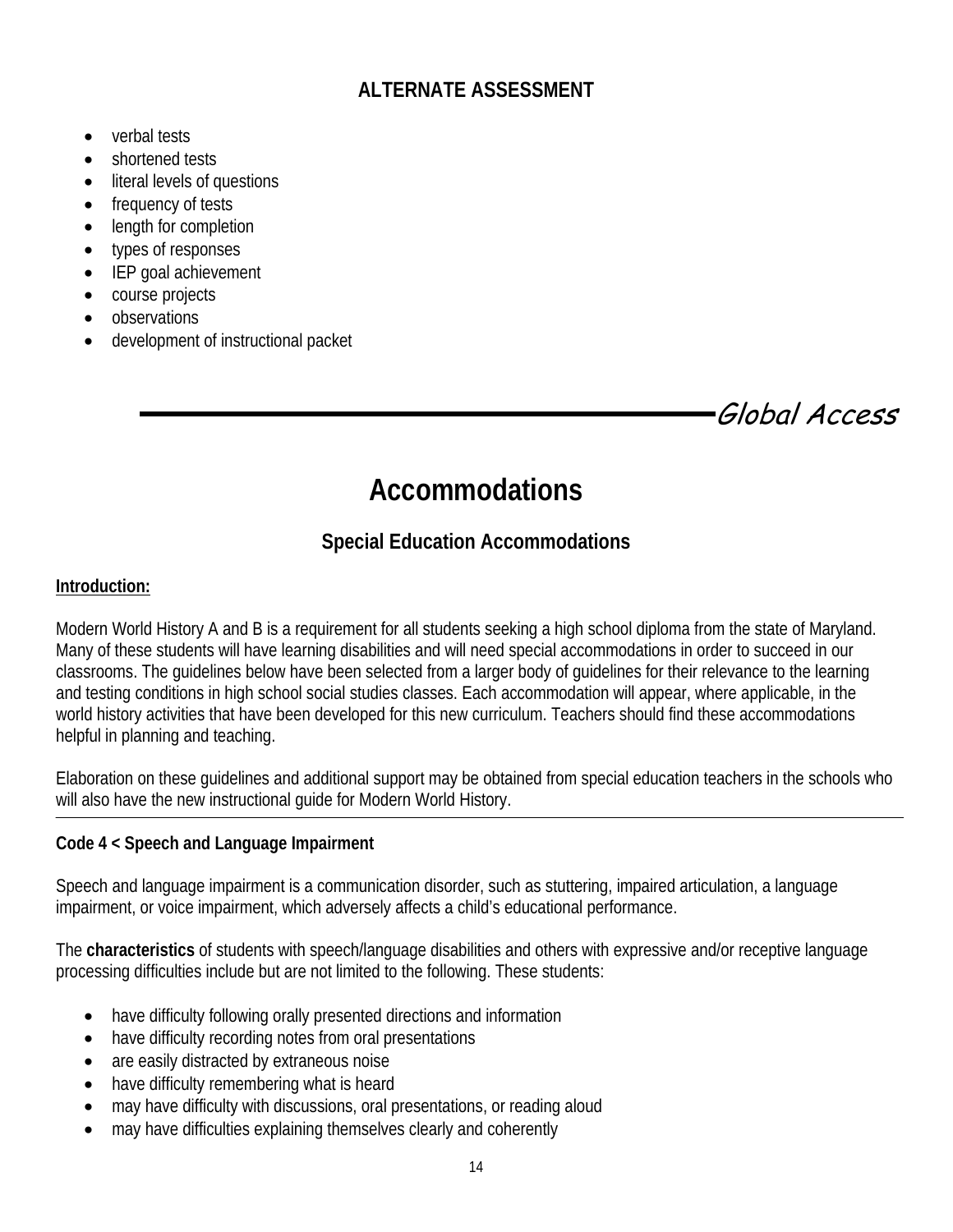- may display poor speech articulation, fluency, or expressiveness
- may have difficulty with word retrieval
- have difficulty with correct grammar and word usage in speaking and written language

#### **Specific Instructional Accommodations for Students with Speech and Language Impairments**

Environment Accommodations:

- Seat away from auditory distractions, e.g., open window, noisy heater.
- Seat near front of classroom.
- Seat near positive peer role models who are active participants in discussions so that students can hear well.

Delivery of Instruction Accommodations:

- Ask specific, structured questions.
- Teach non-verbal communication skills.
- Reinforce students' use of social language skills.

Student Performance and Behavior:

- Allow extra time for responses to questions.
- Structure opportunities for small group and one-to-one discussions.
- Plan for short oral presentations.

Assessments:

- Allow tape recording as alternatives to live presentation.
- Encourage alternate ways to complete tasks such as projects or written reports.

#### **Code 6 > Serious Emotional Disturbance**

Serious Emotional Disturbance is a condition exhibiting one or more of the following characteristics over a long period of time, to a marked degree, in at least two settings (one of which is school), which adversely affects educational performances in the following ways:

- 1. An inability to learn which cannot be explained by intellectual, sensory or health factors;
- 2. An inability to build or maintain satisfactory interpersonal relationships with peers and teachers;
- 3. Inappropriate types of behavior or feelings under normal circumstances:
- 4. A general pervasive mood of unhappiness or depression; or
- 5. A tendency to develop physical symptoms or fears associated with personal or school problems.

The term includes children who are schizophrenic or autistic. The term does not include children who are socially maladjusted unless it is determined that they are seriously emotionally disturbed as well.

The **characteristics** of students with Serious Emotional Disturbance (and non-coded students who are experiencing significant emotional and/or behavioral difficulties) include but are not limited to the following:

Students have difficulty with:

- solving problems
- accepting responsibility
- making transitions or changes with positive relationships
- organization and long-term planning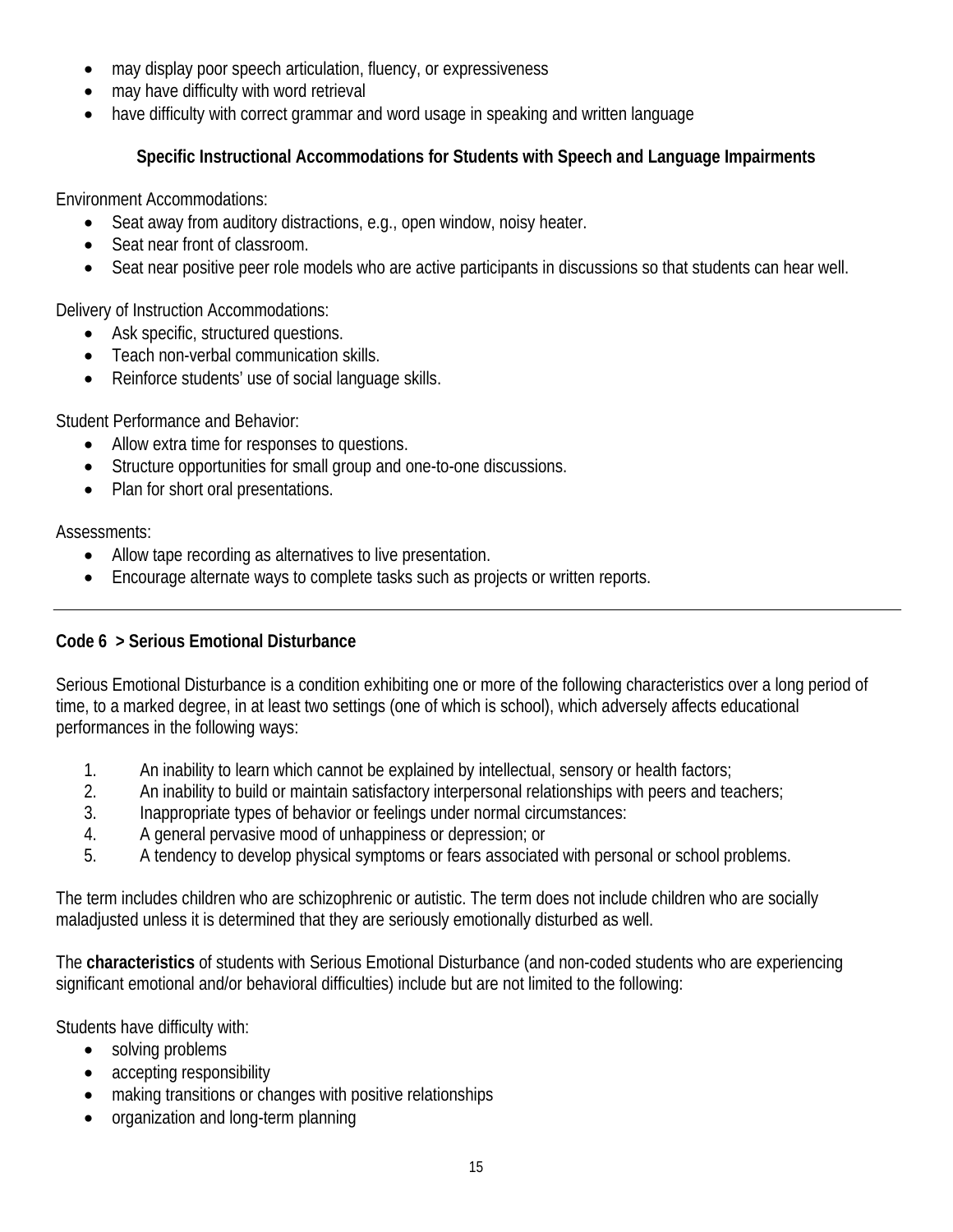Students:

- are average or above average in ability
- may be easily distracted
- may manipulate or control

#### **Specific Instructional Accommodations for Students with Serious Emotional Disturbances (and Other Students Experiencing Significant Emotional and or Behavioral Difficulties)**

#### **For Use With All Students:**

- Use behavior management strategies.
- Establish consistent classroom routines.
- Set high academic and behavioral expectations.
- Model mutual respect and positive behaviors.

#### **Environmental Accommodations:**

For Use With Aggressive Students:

• Seat in area of room with minimal distractions

For Use With Withdrawn or Depressed Students:

• Seat near front of room

#### **Delivery of Instruction Accommodations:**

For Use With Aggressive Students:

- Avoid personalizing behaviors.
- Prepare students prior to any change in routine.

For Use With Withdrawn and Depressed Students:

- Greet student each day
- Use proximity control

#### **Student Performance and Behavior**:

For Use With Aggressive Students

- Use "planned ignoring" for low-level, attention-getting behaviors.
- Use "I Message."
- Use nonverbal cues to direct student behavior.
- De-escalate problem situations by allowing "time out" for student.
- Avoid power struggles and verbal arguments.

For Use With Withdrawn and Depressed Students:

- Allow for alternative forms of participation and response.
- Use private rather than public forum for management, correction, or discussion.
- Assign student to classroom and group responsibility.
- Allow for partner work and activities.
- Provide homework sheet or log book.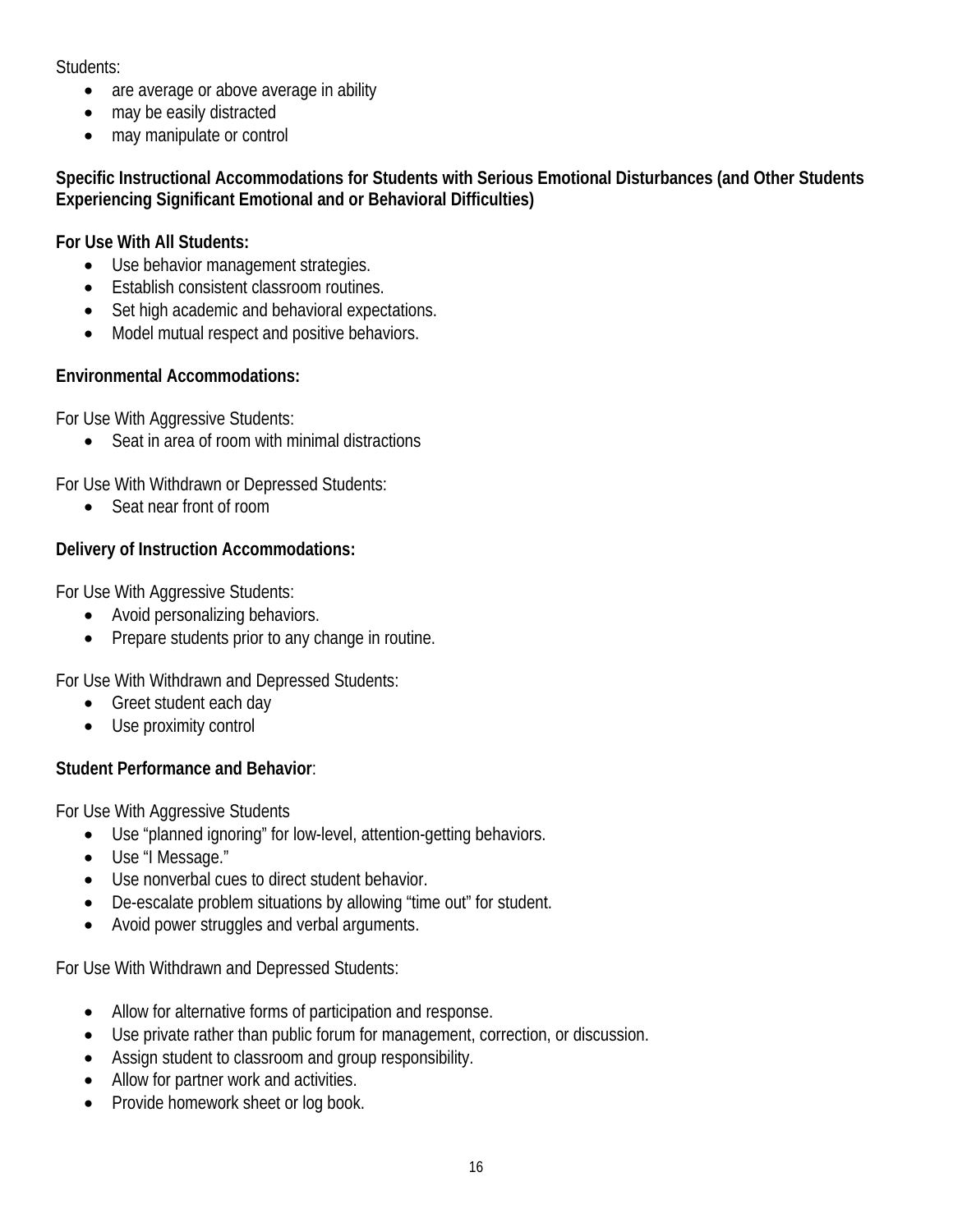Assessment:

- Provide small group or one-to-one testing whenever possible.
- Seat students close to the teacher.
- Develop a system of nonverbal cues so that student can get help quickly to minimize frustration.
- For a student who is depressed, check the students frequently and offer encouragement.
- For a student who is obsessive/compulsive or a perfectionist, divide test into several distinct sessions in which student has lots of time: do not allow student to return to a previous section.

#### **Code 09 < Specific Learning Disabilities**

Specific learning disabilities are disorders in one or more of the basic psychological processes involved in understanding or using language (spoken or written) which may manifest itself in an imperfect ability to listen, think, speak, read, write, spell or to do mathematical calculations. The term includes such conditions as perceptual disabilities, brain injury, minimal brain dysfunction, dyslexia and developmental aphasia. The term does not include children with learning problems that are primarily the result of visual, hearing, or motor disabilities, of mental retardation, or cultural or economic disadvantage.

The **characteristics** of students with Specific Learning Disabilities include but are not limited to the following:

- Have average to above average cognitive ability.
- Tend to have large gaps in academic achievement.
- May have strengths in some areas while exhibiting strong needs in others.
- Have difficulty completing assigned work within allotted time.
- Tend not to ask for help when needed.
- May be overly dependent upon direct support from adults

#### **Specific Instructional Accommodations For Students With Learning Disabilities**

- Use a variety of multisensory approaches.
- Organize and group steps in a process.
- Allow additional time for written assignments.
- Use tape reorder for reading and writing tasks.
- Use computer-assisted instruction.
- Write key points and words on the chalkboard or overhead.
- Cue students to listen.
- Provide directions in writing.
- Post homework assignments and test schedules.
- Provide assistance in note taking, i.e., copies of notes or note taking paper.
- Encourage use of homework assignment book or calendar.
- Maintain ongoing master list of assignments.
- All test and class papers should be designed to provide lines for answers instead of leaving blank spaces.

#### **Non Coded Students**

Students with Attention Deficit Disorder with or without hyperactivity (ADD/ADHD) and students with less severe attentional difficulties that negatively affect their ability to be successful in school.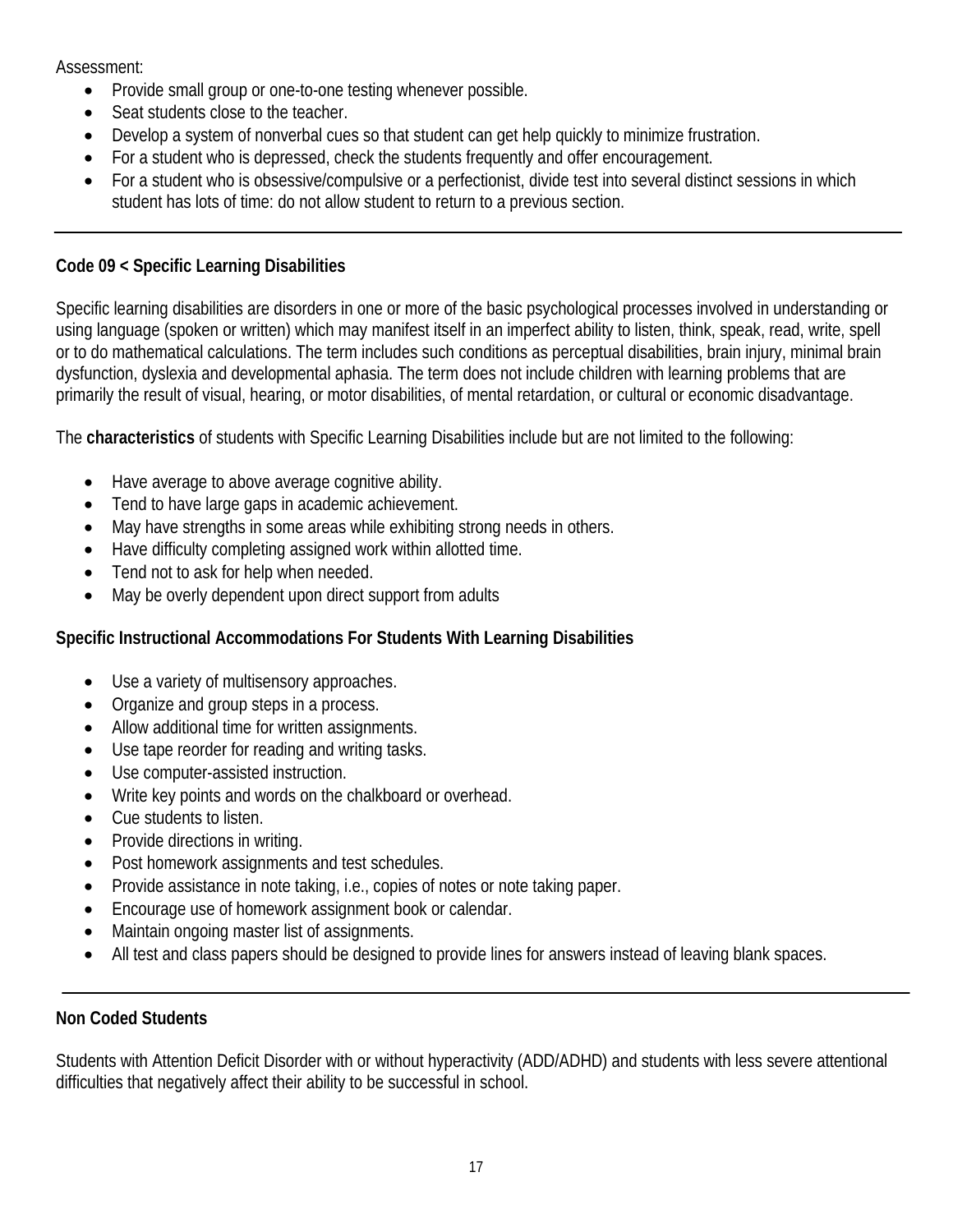Teachers Note: ADD/ADHD is not specifically included in IDEA, so it does not have an eligibility code. Some students with ADD/ADHD may qualify as Other Health Impaired under special education rules. Other students with ADD/ADHD may be eligible for accommodations under Section 504 of the Rehabilitation Act of 1973.

As defined by Harvey Parker and George Storm (Medical Management of Children With Attention Deficit Disorder), ADD/ADHD is a treatable disorder which affects approximately 3 to 5 percent of the population. Inattentiveness, impulsivity, and often times hyperactivity are common characteristics of the disorder. Boys with ADD outnumber girls by three to one.

The **characteristics** of children with Attention Deficit Disorder includes but are not limited to the following:

- difficulty sustaining attention
- easily distracted by extraneous stimuli
- fidget with hands and feet or squirm in seat: in adolescents this may be limited to subjective feeling of restlessness
- blurt out answers to questions before the question has been completed
- interrupt or intrude on others
- lose things necessary for tasks or activities at school or at home
- are forgetful of daily activities
- have difficulty organizing tasks or activities
- fail to give close attention to details or make careless mistakes

#### **Specific Instructional Accommodations for Students with Attention Deficit Disorder**

Environmental Accommodations:

- Seat student near the teacher.
- Seat student near a positive role model.
- Stand near the student when giving directions or presenting lessons.
- Avoid seating student near distracting stimuli, for example, an audible air conditioner fan or in a high traffic area.

Delivery of Instruction Accommodations:

- Write key points on the board.
- Allow students to tape record lessons.
- Use computer-assisted instruction.

Student Performance and Behavior:

- Pair student to check work.
- Provide peer note taker.
- Give extra time to complete tasks, especially for students with slow, laborious motor output.
- Simplify complex directions.
- Give assignments one at a time to avoid work overload.
- Allow student to tape record homework assignments.
- Allow typewritten or computer-printed assignments.
- If reading is weak, provide additional reading time.
- If oral expression is weak, accept nonwritten forms for reports (displays, oral projects).
- Provide assistance with note taking, i.e., copies of notes or note taking paper.
- Provide opportunity for seat breaks, for example, to run errand, etc.
- Remind students to check over work if performance is rushed or careless.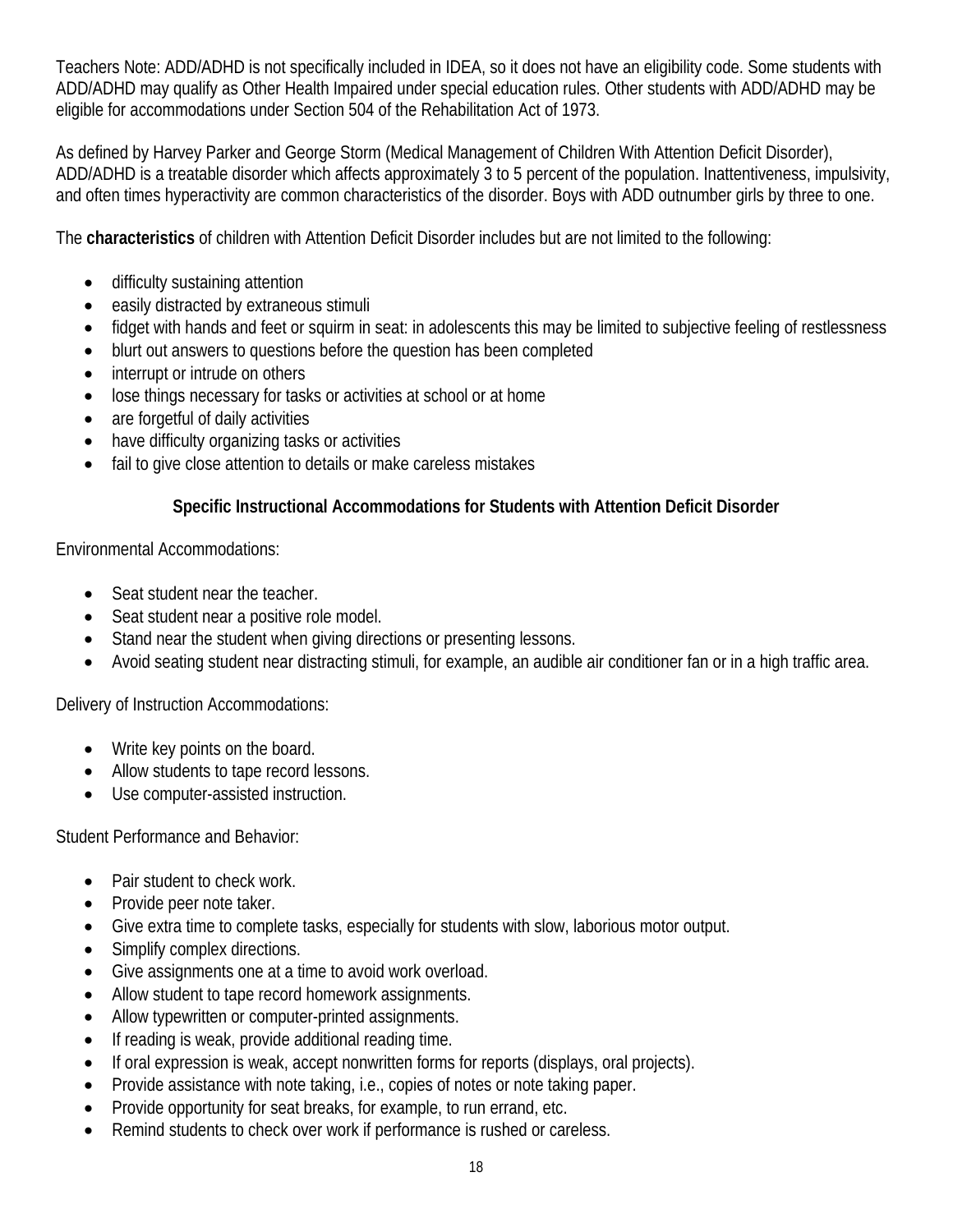- Provide peer assistance with organizational skills.
- Assign special responsibilities to student in presence of peer group so they observe student in a positive light.
- Call on only when hand is raised.
- Look for signs of stress build-up and provide encouragement or reduced work load to alleviate pressure and avoid outbursts.
- Encourage student to have a notebook with dividers or folders for work.
- Assign volunteer homework buddy.
- Allow student to have an extra set of books at home.
- Praise specific behaviors.
- Use nonverbal signal to cue student to stay on task.
- Ignore inappropriate behaviors not drastically outside of class limits.
- Implement time-out procedures.

#### Assessment:

- Mark student's correct answers, not his mistakes.
- Give take-home tests.
- Allow students to give test answers on tape recorder.
- Allow extra time for completing tests.
- Require fewer correct answers to achieve goals.
- Do not penalize for poor handwriting if visual-motor deficits are present.

# **Test Accommodations for Students with Special Needs**

#### **Areas of Difficulty**

- 1. Not enough time to finish work.
- 2. Difficulty in reading test.
- 3. Difficulty with complicated directions.
- 4. Difficulty with no given directions.
- 5. Difficulty with transferring symbols onto correct blank on answer sheet.
- 6. Confusion with double negatives.
- 7. Confusion when too many choices presented in multiple choice or matching items.
- 8. Difficulty with true/false questions.
- 9. Difficulty with essay questions.
- 10. Difficulty with multiple choice questions.
- 11. Difficulty with vocabulary in test questions.

#### **Suggested Accommodations**

- 1. Allow student to complete test next day or at another time.
- 2. Ask student to circle words they don't understand and define them.
- 3. Keep directions simple.
- 4. Include directions.
- 5. Allow students to circle correct answers on original test.
- 6. Avoid use of double negatives.
- 7. Present limited choice of 3 or 4 answers in multiple choice.
- 8. Use numbers instead of letters since many LD students confuse B's and D's.
- 9. On matching questions, divide into two groups of five rather than one group often.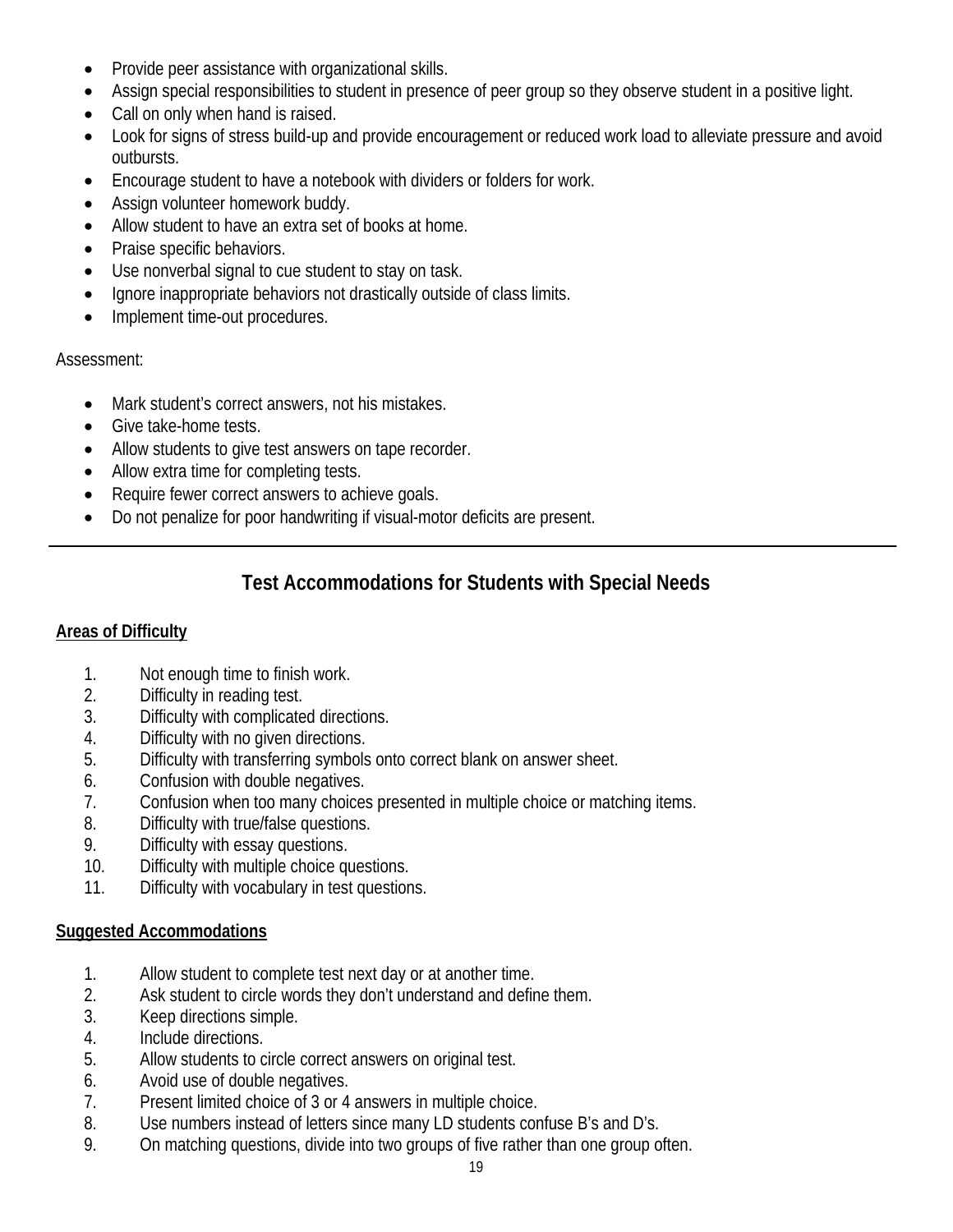- 10. Avoid true and false questions.
- 11. Star key essay question or questions. Ask student to answer key or starred questions and pro rate answers.
- 12. List answers vertically rather than horizontally.

#### **STRATEGIES**

- 1. Have child sit in the front of the room near teacher.
- 2. Have child repeat directions to see if he understands them.
- 3. Have another student or teacher read the directions to the child.
- 4. Make sure the child understands word meanings.
	- a Individual main words: summarize, etc.
	- b Function words: between vs. beside
- 5. If using longer words, use a simpler synonym that the child might be familiar with. The repetition of the concept in more than one way is less redundant than repeating the same confusing directions over and over again.
- 6. Have the child rephrase the directions in his own words.
- 7. Monitor the child's work, ask him to show you what he has done when half completed and have him explain what he is doing.
- 8. Break down the directions into a sequence of steps, number the steps, have the child complete the task one step at a time.
- 9. Use short complete sentences, especially when giving oral directions and pause between the delivery of each idea; avoid run-on sentences and ones that may sound too long.
- 10. Utilize an academically stable student to help monitor this child's work or help explain directions to him.
- 11. Teachers should be more visual in giving directions, show the child (children) exactly what will be expected of them.
- 12. Shorten assignments.
- 13. Use the recess period once a week to brush up on basic math facts.
- 14. Before each math lesson, put problems on the board to remind and reinforce carrying and borrowing procedures. Do this every day for only 5 minutes.
- 15. Make sure to analyze the errors in the child's work. Be sure you know why he is making the error.
- 16. Use the board more, especially for auditorally oriented children who need a visual as well as auditory cue.
- 17. Indoor recess can be used to utilize many kinds of listening games to help children to improve skills.
- 18. Make check lists that the child can use to denote personal program
	- a steps in direction
	- b classroom schedule
	- c assignment completion
	- d image builder (special stars or marks for every time the child speaks up)
	- e organization lists (materials needed for a specific subject)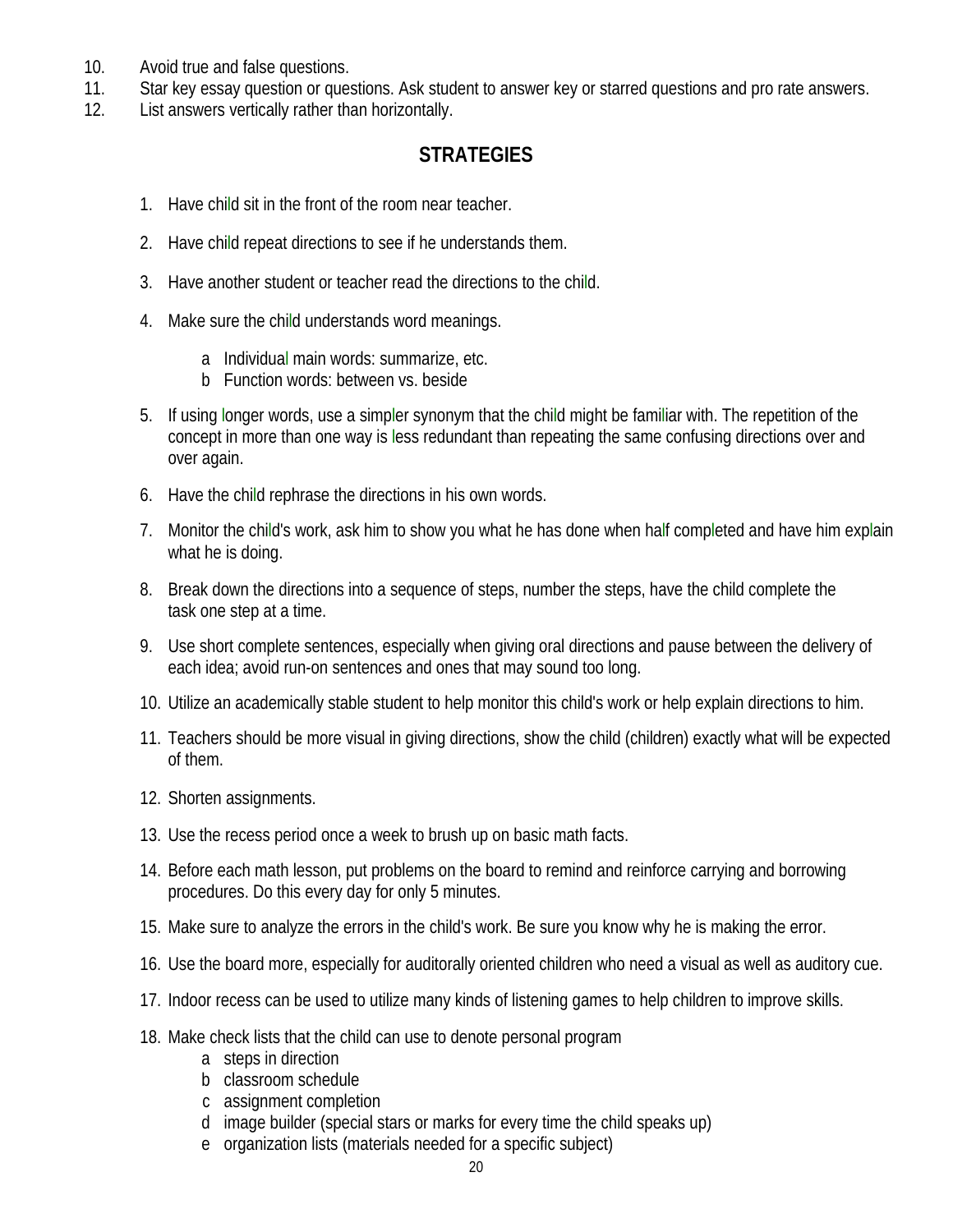- f staying in his seat
- g not talking
- 19. Give the child a piece of paper for his assignment and a piece of paper on which he is to doodle or tear up.
- 20. Set strict standards on assignment appearances and stick to it.
- 21. Mark the correct side of the paper with a small red "**x"** and have the child mark the rest of his papers himself.
- 22. Check the child's work frequently; don't stay manned at your desk while the children work; walk around and spread encouragement.
- 23. Have the child do two or three problems with you, tell him to do two on his own and then say you will be back to check his work.
- 24. Explain to the child that he cannot monopolize all your time, that you understand his plight, and will try to give him as much time as you can, but to be patient.
- 25. Do not force the child to answer if he does not want to even if you know he has the right answer.
- 26. Have the child tell you the answer and then relate it to the rest of the class by saying "Johnny gave the correct answer which is ........," always give the child verbal credit.
- 27. Require these children to write large; tell them that you want to see the tall letters reach from the bottom to the top of the line; ask the child to skip lines between work; tell them it will make it easier for you to read their good work.
- 28. Set the example yourself and use lots of direct eye contact; tell the child about their beautiful blue eyes.
- 29. Put this child in the front or close to the front of the line so he does not lag behind.
- 30. Ask him occasionally what time it is or what subject he has next.
- 31. With written work, require him to fill the whole line.
- 32. Encourage eye contact with games, stare me down for 15 seconds, etc.
- 33. Time him to see how long it takes to get from place to place.
- 34. Have the child do a shortened version of class projects.
- 35. Give verbal rewards for being on time, handing in neat work, getting work in on time, sitting in his seat.
- 36. Organize his desk with marked file folders.
- 37. Never accept messy work.
- 38. Always be consistent in terms of assignments when they must be done and quality that will be accepted.
- 39. Make sure that all corrections are turned in on a separate sheet of paper.
- 40. Make sure the uncommon child has a guardian angel (another student) to help him get through a day when the routine is changed.
- 41. Have the child turn in work as soon as it is completed.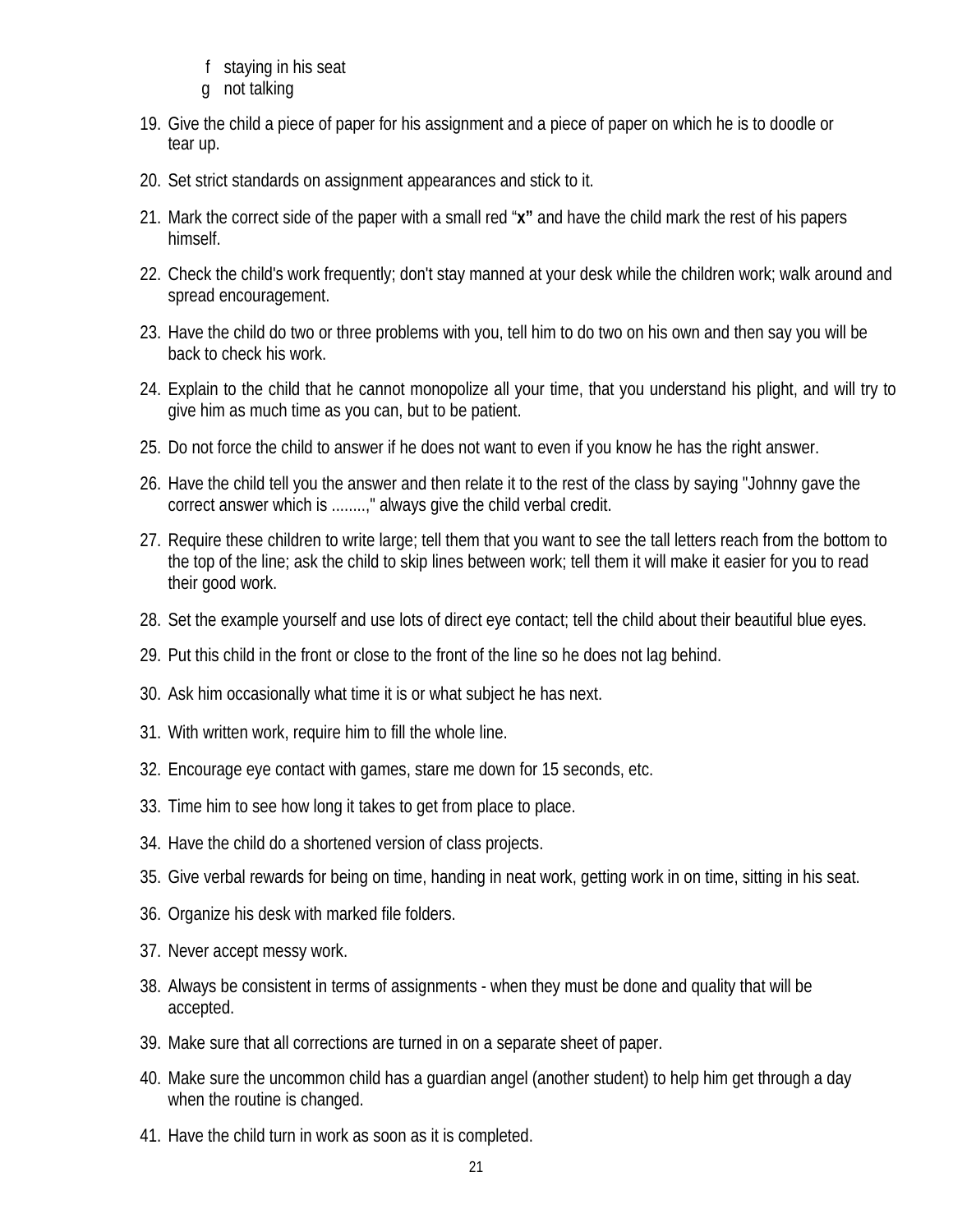- 42. Never let late work extend further than one day if possible; have him do it during recess or free time if necessary.
- 43. Have him check with you when half the work is completed to make sure he is doing it correctly and compliment him when it is.
- 44. Show him how to organize his work; you do an example; point out how one should space words, skip lines between answers, etc.
- 45. Use graph paper for complicated math work; make sure he puts one number in each box.
- 46. Write down steps needed to do assignment.
- 47. Explain the use of an eraser and why he must use it.
- 48. Make sure he only uses pencil for math work.
- 49. Make check lists for the child of material that is to go home; get a parent to sign it if possible.
- 50. Clean out his desk at least twice a week.
- 51. Monitor him closely to be sure he isn't putting down just any answer.
- 52. When finished with assignment, ask him to tell you the main idea of the work or explain the process that he used.
- 53. Have him do all corrections during recess or free time.
- 54. Explain that it is always easier to do it right the first time rather than doing it again on his own time.
- 55. Do not allow him to do more than one assignment at a time unless it is checked.
- 56. If he consistently errs, analyze the errors to see if he actually reads the material.
- 57. Ask the student why he is always in a rush; find out why.
- 58. If you are sure the student understands the work but continues to be inaccurate or messy, make him do it again and again; do this a couple of times and he will get the message.
- 59. Ignore disruptive behavior if possible; compliment him with a verbal and physical gesture when he is behaving appropriately.
- 60. Isolate his desk, but remember that he is there when he is not being disruptive.
- 61. Use direct eye contact whenever talking to him.
- 62. Give him a special project when he behaves well.
- 63. Direct the children in the class when he is out of the room that his antics are not appropriate and that you need their assistance to help him control his behavior.
- 64. Never fly off the handle: Dave lives off of teacher's frustrations.
- 65. Don't give him an inch and always be consistent.
- 66. Find positive consequences for him to develop the desire to be good.
- 67. Tell him that you will not tolerate his disruptive behavior.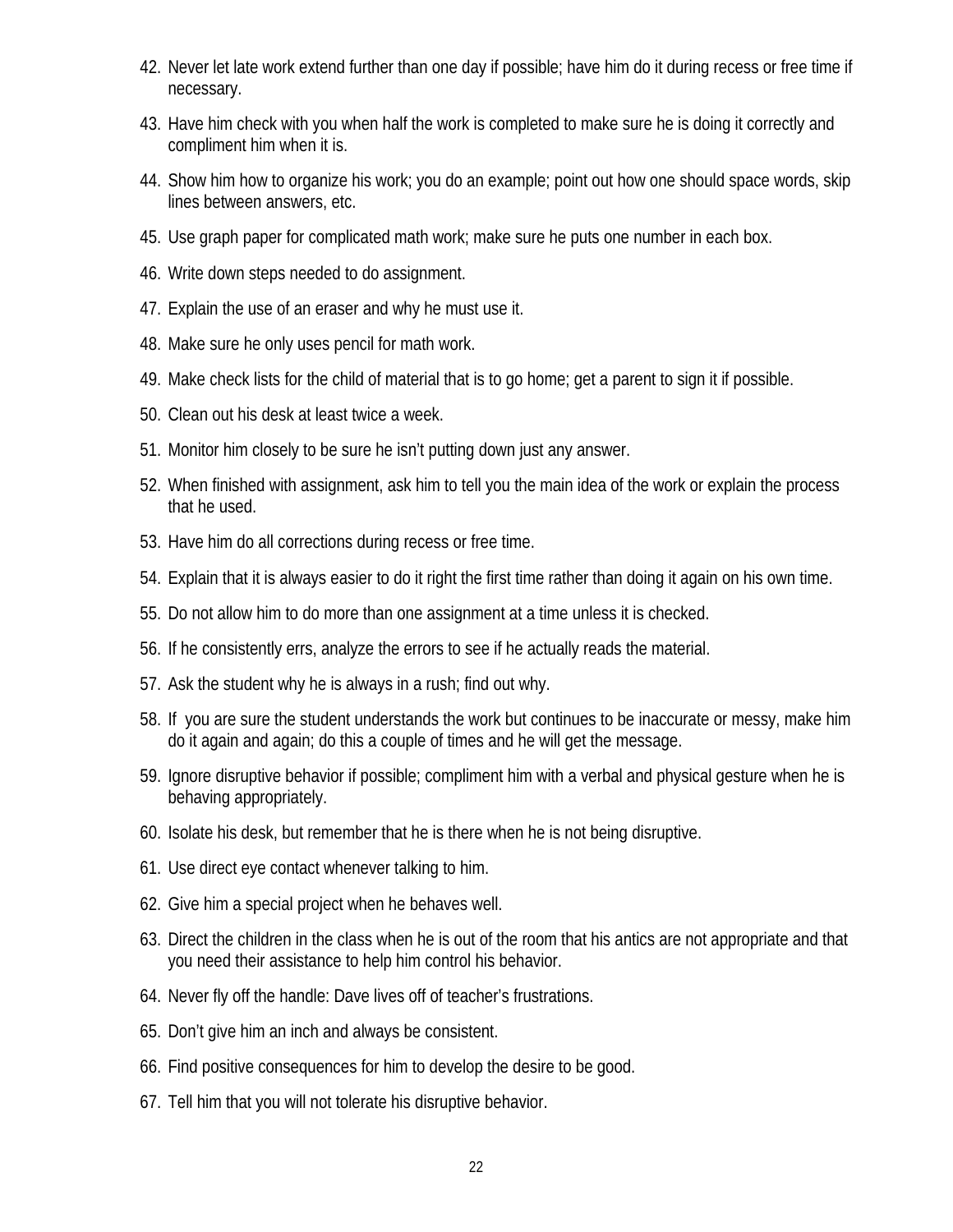- 68. Don't let him converse away from the subject at any time, especially in independent work times; he can speak only of math at math times, etc.
- 69. Say his name once in a while to see what he is doing.
- 70. For a particularly disruptive student, sit next to him and use some sort of physical contact to calm him down, help him with his work.
- 71. Don't worry about bruising his sensitive nature; he forgets quickly and rarely carries a grudge.
- 72. Give him a place keeper for reading work.
- 73. Have patience with him when he is under the weather.
- 74. Have check lists to be used when work is completed.
- 75. If he goes on an errand, make sure he has easy instructions for what he is to do.
- 76. Time child for getting started "Ten seconds to get your name on the paper."
- 77. Throw assignments away that are on the wrong side but give warning before doing this.
- 78. Have student recopy assignment (on own time) to correct side.
- 79. Redo complete assignment.
- 80. Do not accept scratch-outs student must erase and correct.
- 81. Keep him after school or during recess to redo assignments if you keep him one or two times until assignment is complete he will know that you mean business.
- 82. Compliment him when he does look nice.
- 83. Have the child stay after school and clean up desk to teacher's satisfaction.
- 84. Adjust assignment for short attention span.
- 85. Make him follow classroom rules as everyone else.
- 86. Set limit as to how many errors will be accepted; better yet, tell him how many right or correct responses you expect (again make sure he understands the assignment first).
- 87. If work is incorrect because he rushes through it, set up consequences and tell him in advance:
	- a "You need to get 8 of these 10 problems correct or you will redo all."
	- b "You need to get 16 out of 20 correct or you will write out complete sentences during recess."
- 88. Limit number of questions student can ask about written or oral directions.
- 89. Allow use of math grid for tables.
- 90. Give visual examples, especially math.
- 91. Have him construct a notebook, with only formulas and examples.
- 92. Keep a teacher-made reference notebook in class.
- 93. Have a student read tests to him.
- 94. Have a student divide long term assignments into sections, setting a due date for each section.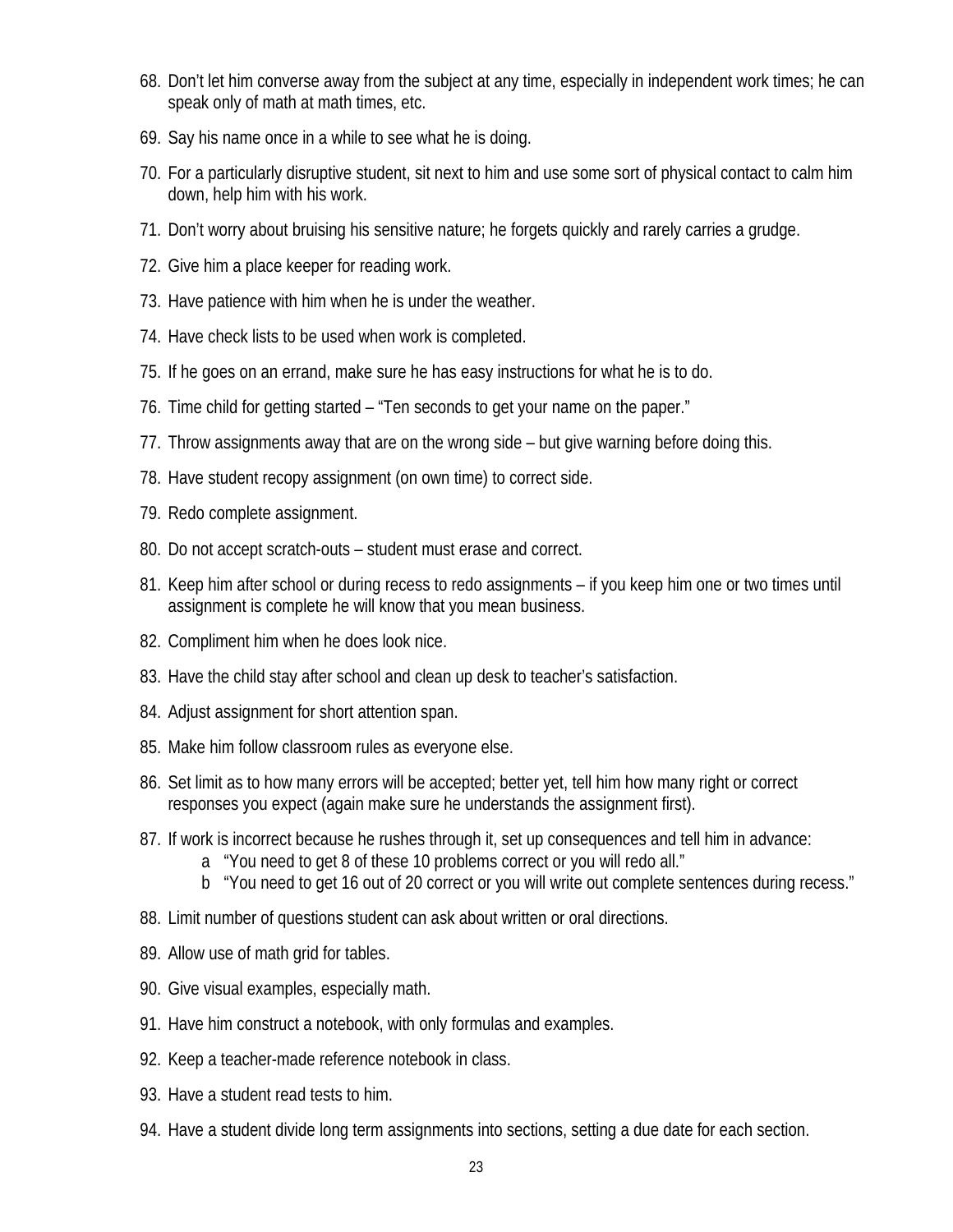- 95. Check with other teachers and compare subject matter that will transfer from one class to the next. Keep teaching strategies similar – such as metrics in science and math.
- 96. Don't allow student to isolate himself in the classroom.
- 97. Try to check on him from time to time.
- 98. Clean lockers regularly.
- 99. Require student to keep daily assignment sheet.
- 100. Have parents sign daily assignment sheet.
- 101. Allow student to take test in resource room.
- 102. Keep student after school that night for incomplete assignments. (This can be prearranged with most parents – they are cooperative).
- 103. Allow student to do every other problem.
- 104. Have student keep folder organized one folder for each subject.
- 105. Make sure he in particular knows exactly what is expected of him and when it is due.
- 106. If possible, cut his assignments but make sure he sticks to agreed-upon cut.
- 107. Invite him into a morning or afternoon session to show concern; possibly involve parents by calling them about such a session.
- 108. Check to make sure his assignment is written down in a good place.
- 109. When he begins his assignment, check to be sure he is on the right track.
- 110. Give him extra time on a test.
- 111. Say something like, "I personally do not care for behavior of this sort in my room. Please reserve it for elsewhere."
- 112. Put things in black and white type of behavior that will be accepted and that's it.
- 113. In the area of values, use statements such as "Tell me how you would feel if it happened to you."
- 114. Say, "I care for you as a person. Though I may not like the things you do, I still care for you as a person."
- 115. Make statements such as "It seems to me you did or said . . . because you want my attention (other students' attention)."
- 116. Make statements such as "I see this as something at which you are good."
- 117. Refuse to let him play the shift-the-blame game; state facts or call him on it; if he says, "My mother said …" or "Mrs. Smith said …" say "When I talk to them this afternoon, I will ask them if that is what they said."
- 118. State expected short-term behavior and consequences; always follow through and always be consistent.
- 119. With parents, state facts if possible never voice an opinion.
- 120. Send notes home about materials that are needed.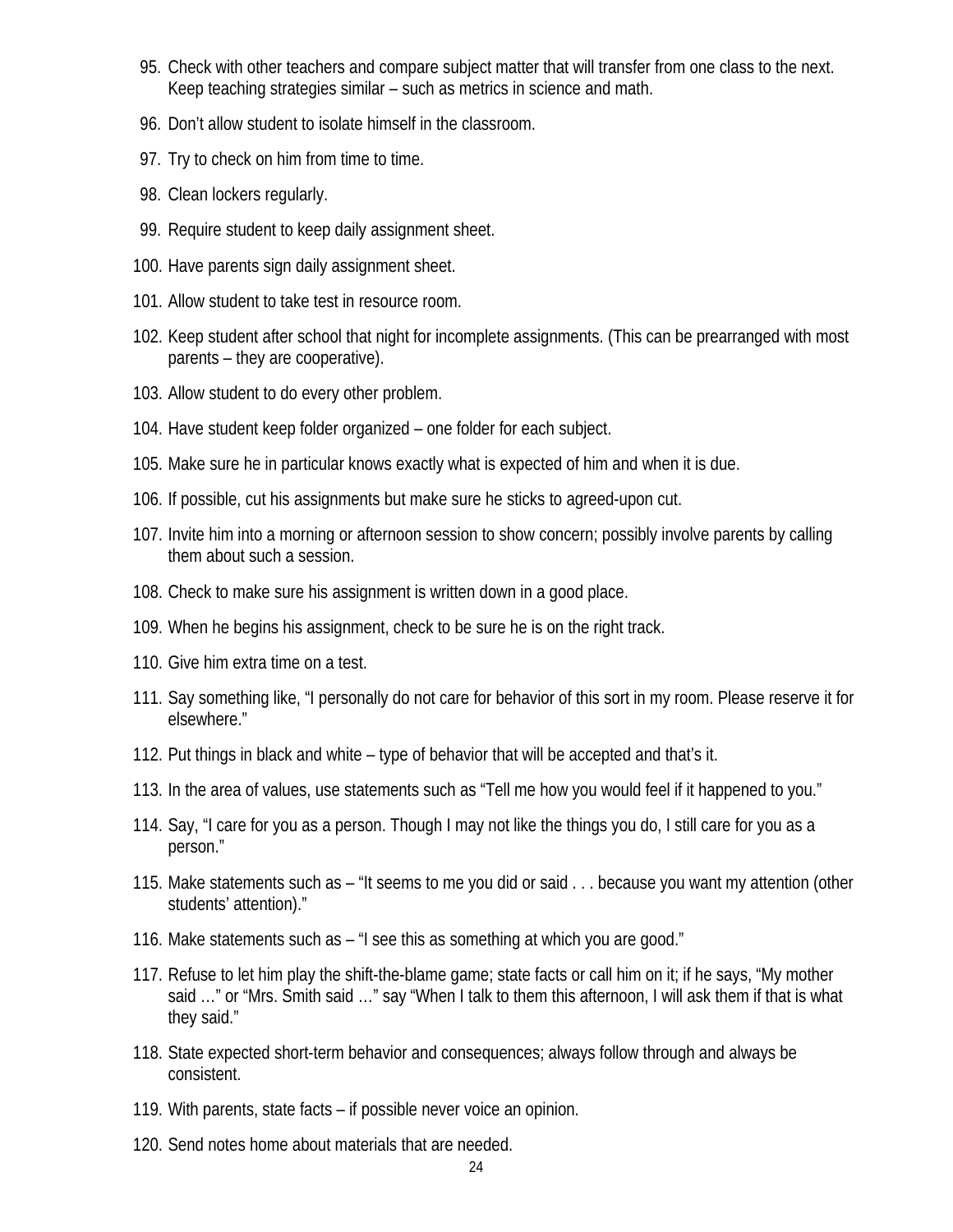- 121. Work with resource person to set up a special spelling program.
- 122. Have a review session to which you invited him.
- 123. Give him an example of what he is to do.
- 124. If possible, have frequent brief conversations with him so he knows he cannot play parent against teacher.
- 125. Ask another student, whom he likes, to help him.
- 126. Ask compensatory teacher to work on a specific thing such as: main ideas, summarizing, a particular math concept, paragraph.
- 127. Make sure errands are clearly written and/or understood by child.
- 128. Stand by his desk as often as possible when talking to the class.
- 129. Keep a checklist for him that shows how many times he comes in totally dressed.
- 130. Give him specific times that he may get up out of his seat.
- 131. Send complimentary notes home when his behavior is appropriate and/or improving.
- 132. Do not let yourself react emotionally to his inappropriate behavior. State to him the behavior you see him exhibiting. Tell him choices he has in the area of behavior. Tell him the behavior you expect of him and that he should expect of himself.
- 133. Give him and another child a project to do together outside the classroom. It is sometimes easier to be friendly without 25 others around.
- 134. If possible, arrange special project times for him in the room or with a compensatory teacher, alone sometimes, sometimes with other children.
- 135. Try to arrange some "alone time" even three or four minutes with you.
- 136. Try to talk openly and honestly with him about some of his behaviors. Venture some guesses as to how you might see it from his point of view – many times he will respond.
- 137. Pat his shoulder as you walk by his desk, touch him lightly on the arm if you want his attention in a small group.
- 138. Talk with the compensatory teacher about involving him in some small-group, nonacademic activities.
- 139. Find out from his parents what he likes to do at home and work out a project he could do and bring to school.
- 140. Tell him if he is sick he has to go to the office; if he doesn't want to go to the office then he obviously isn't sick.
- 141. Discuss the problem with the parent then explain to the child in long and involved detail that work will have to be made up during times spent at the office, home, or washroom, and follow through.
- 142. Have the child use a pencil holder, rubber band.
- 143. Allow special lined paper.
- 144. Use finger tracing, sandpaper alphabet.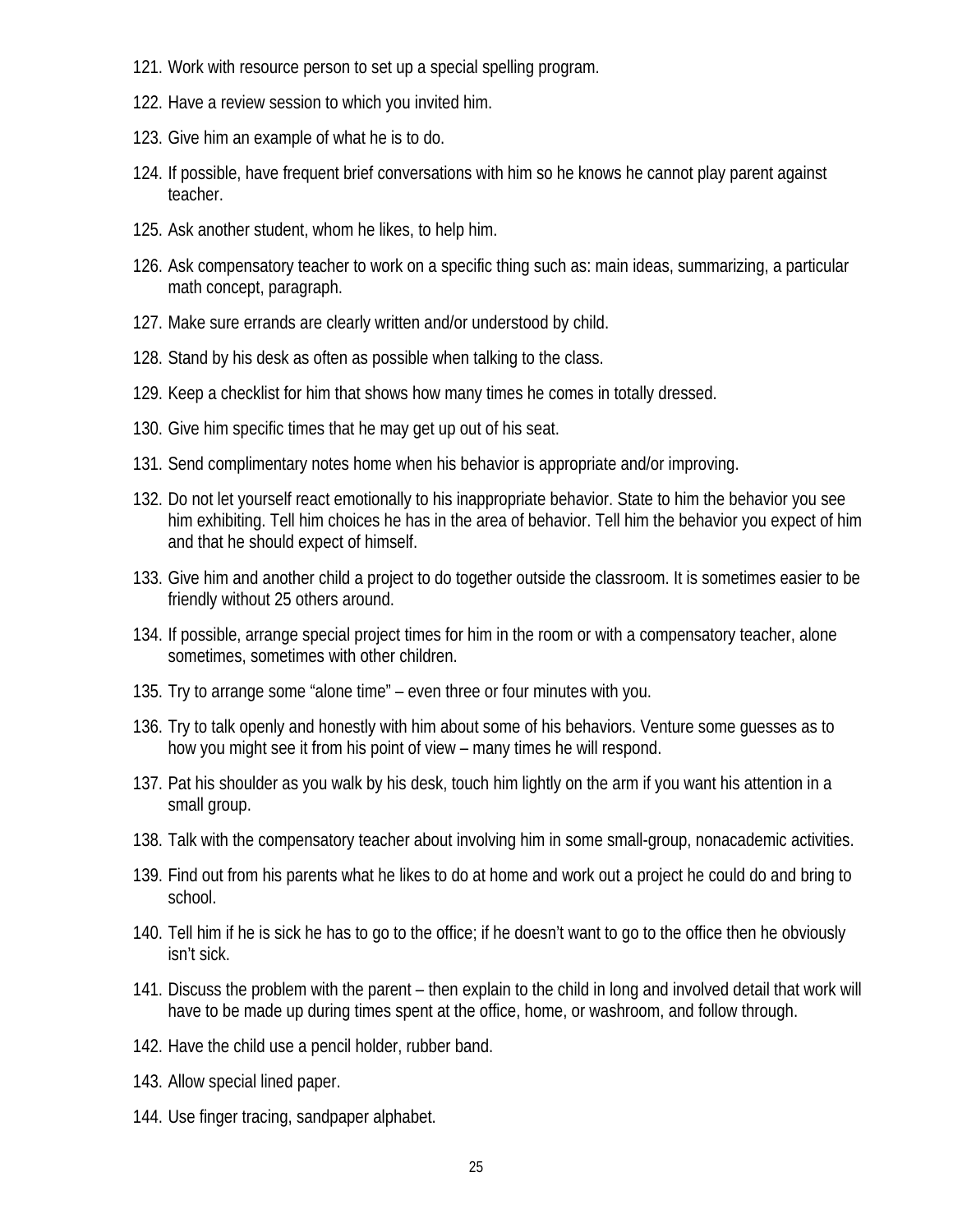- 145. Encourage the child to participate in board and other games in the room. It may help the child feel more relaxed.
- 146. If possible, arrange a special time with the art teacher. This child may often respond here better than other places.
- 147. Set up a point system for a specific behavior using special project or times as earned reward.
- 148. If possible, involve the child in a special physical education activity or other program to work on gross and fine motor difficulties.
- 149. Make him a special helper, to carry things, rearrange desks, etc.
- 150. Talk with the parents. Have a check sheet for things he works on at home and keep a point sheet at school.
- 151. Have compensatory teacher work on areas of special difficulty.
- 152. If possible, arrange with music, art, or physical education teacher to involve him in a special activity that would help him improve his skills.
- 153. When possible, be very frank with the child, pointing out to him the realities of a given situation. This will need to be done more than once.
- 154. If possible, try to talk to one or two of the more understanding students in the class to befriend him occasionally.
- 155. Give him auditory clues, but try to gradually reduce the number of clues you give him.
- 156. Have him read a phrase silently then tell you what it said, work up to a sentence, then a paragraph.
- 157. When he makes an error, have him go over it and see if he can recognize his error.
- 158. During indoor recess or free time try to encourage him to work with simple puzzles, paper cutting, coloring, mazes, dot-to-dot, block designs, art activities, either with another child or you.
- 159. Find out from parents if he really has a physical problem and if possible, set specific times for him to use the washroom, etc.
- 160. If possible, keep him in a small reading or math group in which extra practice could benefit the whole group.
- 161. Try to watch him and be aware of when he wants to speak. You may even set up a system with him whereby he can cue you if he wants to say something, then cue him as he's speaking his answer.
- 162. Cue him with letter sounds or word beginnings when he is speaking to the class.
- 163. If possible, work with him practicing what he wants to say.
- 164. Have him read from something written down after he has practiced.
- 165. Encourage him to play games which would allow him to speak, rhyme words, use correct grammar.
- 166. Recommend him for speech therapy or ask for suggestions from speech therapist.
- 167. Use an occasional indoor recess time to go over areas of difficulty, possibly in game form.
- 168. Ask compensatory teacher for special help worksheets he could work on in the classroom.